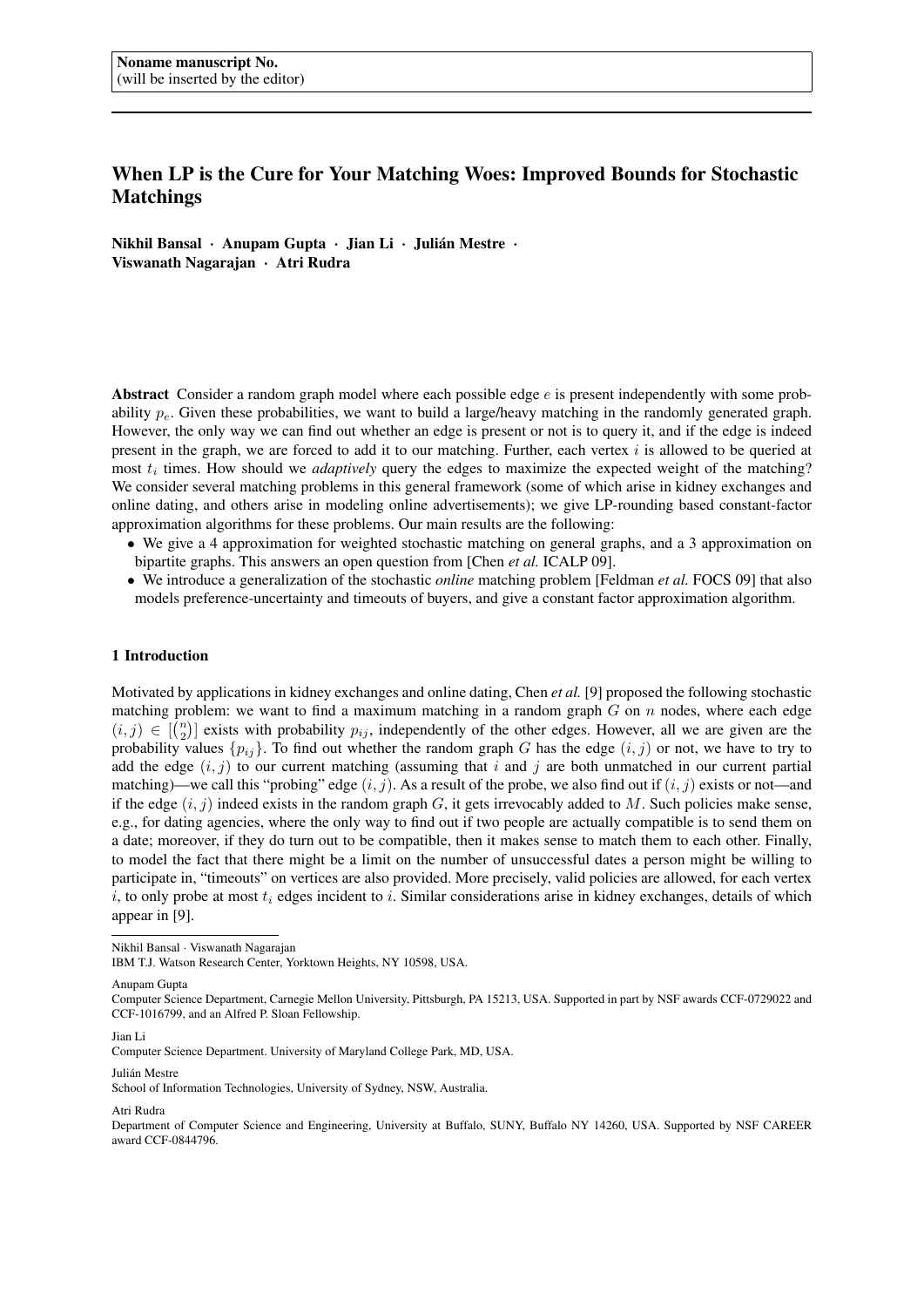Chen *et al.* asked the question: how can we devise probing policies to maximize the expected cardinality (or weight) of the matching? They showed that the greedy algorithm that probes edges in decreasing order of  $p_{ij}$ (as long as their endpoints had not timed out) was a 4-approximation to the cardinality version of the stochastic matching problem. Quite recently, Adamczyk has proved that the greedy algorithm is a 2-approximation for unweighted stochastic matching [1]. However, this greedy algorithm (and other simple greedy schemes) can be seen to be arbitrarily bad in the presence of weights, and they left open the question of obtaining good algorithms to *maximize the expected weight* of the matching produced. In addition to being a natural generalization, weights can be used as a proxy for revenue generated in matchmaking services. (The unweighted case can be thought of as maximizing the social welfare.) In this paper, we resolve the main open question from Chen *et al.* [9] by obtaining constant approximations for the weighted stochastic matching problems.

First, we consider a more general problem, called *stochastic* k*-set-packing*, where we try to pack k-hyperedges with random sizes and profits into a d-dimensional knapsack of a given size. The stochastic  $k$ -set-packing problem is a direct generalization of the stochastic matching problem (for  $k = 4$ ; See the reduction in Section 2). We also note that this is a slight generalization of the stochastic b-matching problem of [10]. In particular, our model allows *correlations* between the profit of an item and its size-vector, whereas in [10] the profit of each item is fixed (or independent of its size-vector). Indeed, it is the discreteness in the sizes (i.e. 0−1 values) that allows the LP-based approach to work for stochastic k-set-packing; if the instantiations were allowed to be in  $[0, 1]$  then the LP has a large integrality gap even with just one constraint (see eg. in Appendix A of [18]). Moreover, our focus is on the arge integrality gap even with just one constraint (see eg. in Appendix A of [18]). Moreover, our focus is on the situation where  $k \ll d$ . For this setting of parameters, we improve on the  $\sqrt{d}$ -approximation of [10] (wh holds for independent profits and sizes) by showing the following (Section 2).

# Theorem 1 *There is a* 2k*-approximation algorithm for the weighted stochastic* k*-set-packing problem. When the column outcomes are monotone, there is a*  $k + 1$  *approximation algorithm.*

Our main idea is to use the knowledge of item probabilities to solve a linear program where each item  $e$  has a variable  $0 \leq y_e \leq 1$  corresponding to the probability that a strategy packs e (over all possible realizations of the hypergraph). This is similar to the approach for stochastic packing problems considered by Dean et al. [11, 10]. Our improved approximation for monotone column outcomes is obtained using the FKG inequality to strengthen the probability bound. Our usage of the FKG inequality is similar to that in [29]. The second part of Theorem 1 also implies a simple 5-approximation for stochastic matching. However, using more structure in the matching problem, we could obtain the following better approximation ratios.

# Theorem 2 *There is a* 4*-approximation algorithm for the weighted stochastic matching problem. For bipartite graphs, there is a* 3*-approximation algorithm.*

The improved approximations use the same linear program as before, but more involved rounding methods to decide which edges to probe. The rounding procedure for bipartite graphs uses *dependent rounding* [14] on the y-values to obtain a set E of edges to be probed, and then probes edges of  $\vec{E}$  in a uniformly random order. For non-bipartite graphs, the algorithm first samples a random bipartite subgraph and then applies the bipartite rounding algorithm on it.

The probing strategy returned by the algorithm can in fact be made *matching-probing* [9]. In this alternative (more restrictive) probing model we are given an additional parameter  $k$  and edges need to be probed in  $k$  rounds, each round being a matching. It is clear that this matching-probing model is more restrictive than the usual *edgeprobing* model (with timeouts  $\min\{t_i, k\}$ ) where one edge is probed at a time. Our algorithm obtains a matchingprobing strategy that is only a small constant factor worse than the optimal edge-probing strategy; hence, we also obtain the same constant approximation guarantee for weighted stochastic matching in the matching-probing model. It is worth noting that previously only a logarithmic approximation in the unweighted case was known [9].

Theorem 3 *There is a* 4*-approximation algorithm for the weighted stochastic matching problem in the* matchingprobing *model. For bipartite graphs, there is a* 3*-approximation algorithm.*

Apart from solving these open problems and yielding improved approximations, our LP-based analysis turns out to be applicable in a wider context.

Online *Stochastic Matching with Timeouts*. In a bipartite graph  $(A, B; E)$  of items  $i \in A$  and potential buyer types  $j \in B$ ,  $p_{ij}$  denotes the probability that a buyer of type j will buy item i. A sequence of n buyers are to arrive online, where the type of each buyer is an i.i.d. sample from B according to some pre-specified distribution when a buyer of type j appears, he can be shown a list L of up to  $t_i$  as-yet-unsold items, and the buyer buys the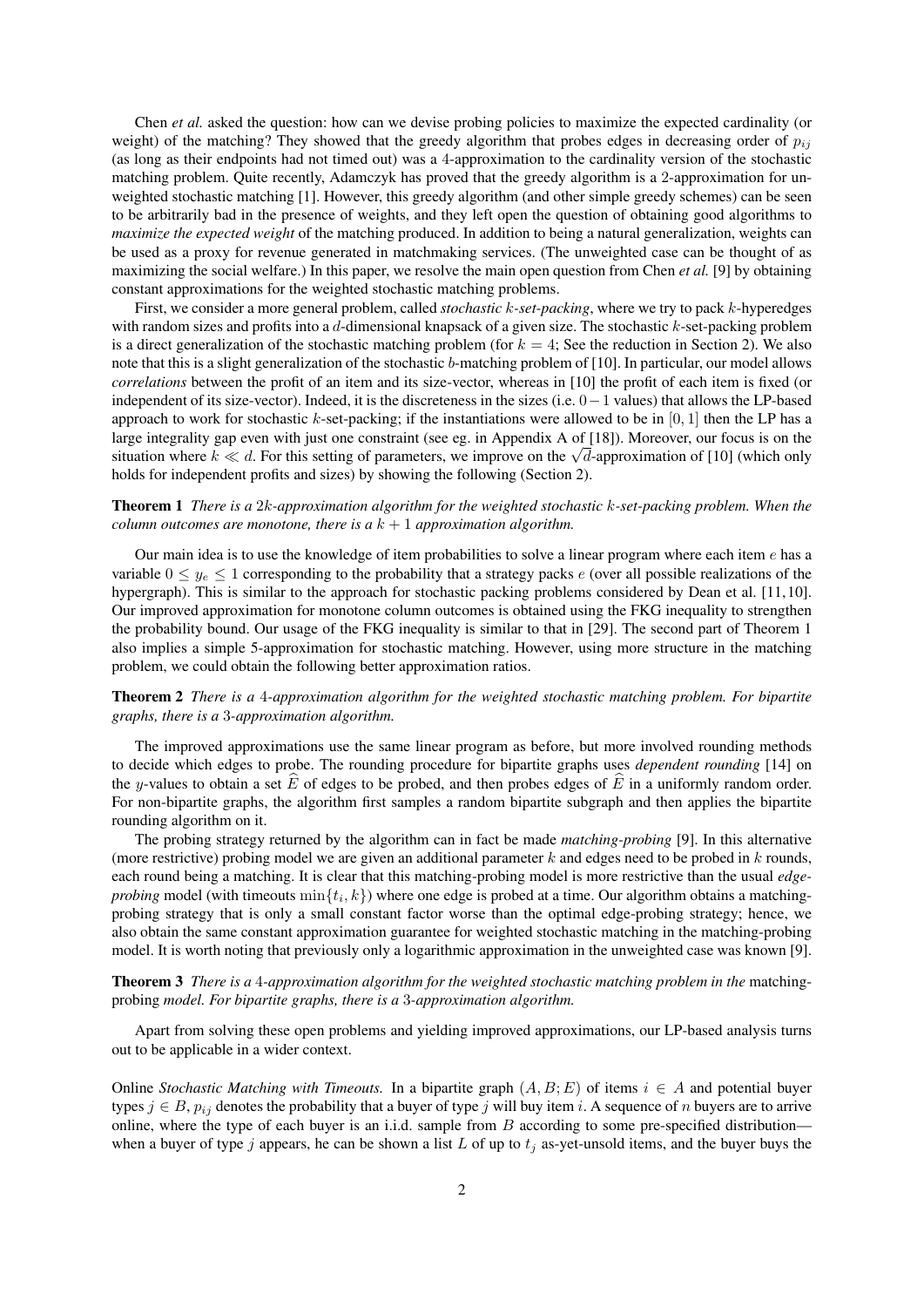*first* item on the list according to the given probabilities  $p_{\cdot,j}$ . (Note that with probability  $\prod_{i\in L}(1-p_{ij})$ , the buyer leaves without buying anything.) What items should we show buyers when they arrive online, and in which order, to maximize the expected weight of the matching? Building on the algorithm for stochastic matching in Section 2, we prove the following in Section 4.

#### Theorem 4 *There is a* 7.92*-approximation algorithm for the online stochastic matching problem with timeouts.*

This question is an extension of similar online stochastic matching questions considered earlier in [12]—in that paper,  $w_{ij}, p_{ij} \in \{0,1\}$  and  $t_j = 1$ . Our model tries to capture the facts that buyers may have a limited attention span (using the timeouts), they might have uncertainties in their preferences (using edge probabilities), and that they might buy the first item they like rather than scanning the entire list.

*A New Proof for Greedy.* The proof in [9] that the greedy algorithm for stochastic matching was a 4-approximation in the unweighted case was based on a somewhat delicate charging scheme involving the decision trees of the algorithm and the optimal solution. We show (Appendix B) that the greedy algorithm, which was defined without reference to any LPs, admits a simple LP-based analysis.

## Theorem 5 *The greedy algorithm is a* 5*-approximation for the unweighted stochastic matching problem.*

*Cardinality Constrained Matching in Rounds.* We also consider the model from [9] where one can probe as many as  $C$  edges in parallel, as long as these  $C$  edges form a matching; the goal is to maximize the expected weight of the matched edges after k rounds of such probes. We improve on the  $\min\{k, C\}$ -approximation offered in [9] (which only works for the unweighted version), and show in Appendix A:

Theorem 6 *There is a constant-factor approximation algorithm for weighted cardinality constrained multipleround stochastic matching.*

## 1.1 Related Work

Perhaps the work most directly related to this work are those on stochastic knapsack problems (Dean et al. [11, 10]) and multi-armed bandits (see [16, 17] and references therein). Also related is some recent work [6] on budget constrained auctions, which uses similar LP rounding ideas.

In recent years stochastic optimization problems have drawn much attention from the theoretical computer science community where stochastic versions of several classical combinatorial optimization problems have been studied. Some general techniques have also been developed [19, 30]. See [31] for a survey.

The online bipartite matching problem was first studied in the seminal paper by Karp *et al.* [23] and an optimal 1 − 1/e competitive online algorithm was obtained. Katriel *et al.* [24] considered the two-stage stochastic mincost matching problem. In their model, we are given in a first stage probabilistic information about the graph and the cost of the edges is low; in a second stage, the actual graph is revealed but the costs are higher. The original online stochastic matching problem was studied recently by Feldman *et al.* [12]. They gave a 0.67-competitive algorithm, beating the optimal  $1 - 1/e$ -competitiveness known for worst-case models [23, 22, 27, 7, 15]. Recently, some improved bounds on this model were obtained [3, 26]. Our model differs from that in having a bound on the number of items each incoming buyer sees, that each edge is only present with some probability, and that the buyer scans the list linearly (until she times out) and buys the first item she likes.

Our problem is also related to the Adwords problem [27], which has applications to sponsored search auctions. The problem can be modeled as a bipartite matching problem as follows. We want to assign every vertex (a query word) on one side to a vertex (a bidder) on the other side. Each edge has a weight, and there is a budget on each bidder representing the upper bound on the total weight of edges that may be assigned to it. The objective is to maximize the total revenue. The stochastic version in which query words arrive according to some known probability distribution has also been studied [25].

For the  $k$ -set packing problem, it is known that the simply greedy algorithm provides a  $k$ -approximation and an improvement in the ratio, to  $\frac{k}{2}$  can be obtained by a local search heuristic [21], which is also the best known approximation to date. Recently,  $O(k)$ -approximations were obtained for the more general k-column sparse packing problem (the entries of the matrix can be arbitrary positive numbers rather than just  $0/1$ ) [5]. It is also known that the k-set packing problem can not be efficiently approximated to within a factor of  $\Omega(\frac{k}{\ln k})$  unless  $P = NP$  [20]. This is also a lower bound for our stochastic k-set packing problem. Additionally for LP-based approaches (as in this paper) k-set packing has an integrality gap of  $k - 1 + \frac{1}{k}$  [13].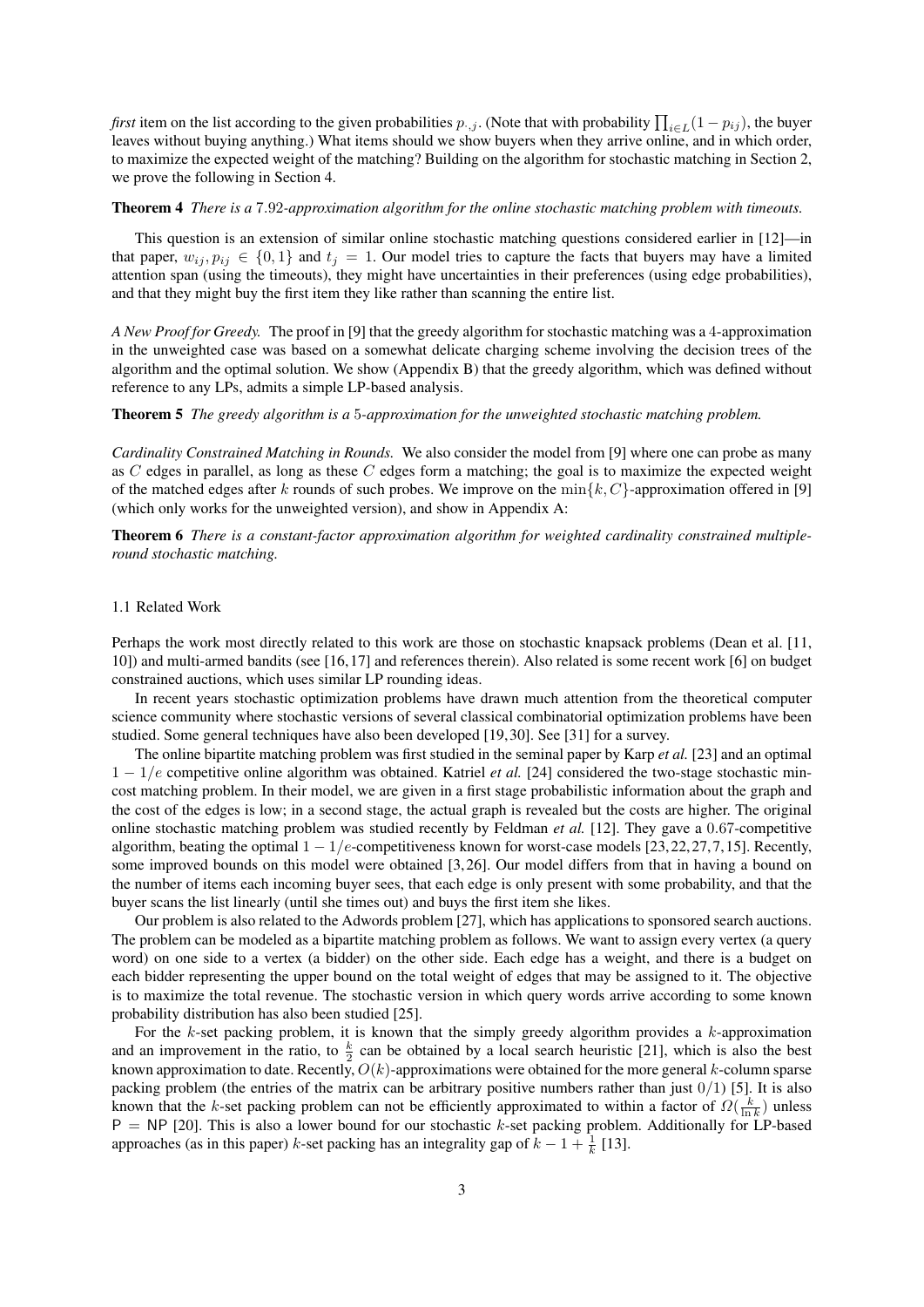#### 1.2 Preliminaries

For any integer  $m \geq 1$ , define  $[m]$  to be the set  $\{1, \ldots, m\}$ . For a maximization problem, an  $\alpha$ -approximation algorithm is one that computes a solution with expected objective value at least  $1/\alpha$  times the expected value of the optimal solution.

We must clarify here the notion of an optimal solution. In standard worst case analysis we would compare our solution against the optimal *offline* solution, e.g. the value of the maximum matching, where the offline knows all the edge instantiations in advance (i.e. which edge will appear when probed, and which will not). However, it can be easily verified that due to the presence of timeouts, this adversary is too strong [9]. Consider the following example. Suppose we have a star where each vertex has timeout 1, and each edge has  $p_{ij} = 1/n$ . The offline optimum can match an edge whenever the star has an edge i.e. with probability about  $1-1/e$ , while our algorithm can only get expected  $1/n$  profit, as it can only probe a single edge. Hence, for all problems in this paper we consider the setting where even the optimum does not know the exact instantiation of an edge until it is probed. This gives our algorithms a level playing field. The optimum thus corresponds to a "strategy" of probing the edges, which can be chosen from an exponentially large space of potentially adaptive strategies.

We note that our algorithms in fact yield *non-adaptive* strategies for the corresponding problems, that are only constant factor worse than the adaptive optimum. This is similar to previous results on stochastic packing problems: knapsack (Dean *et al.* [11, 10]) and multi-armed bandits (Guha-Munagala [16, 17] and references therein).

## 2 Stochastic k-Set Packing

We first consider a generalization of the stochastic matching problem to hypergraphs, where each edge has size at most k. Formally, the input to this *stochastic* k*-set packing* problem consists of

- n items/columns, where each item has a random profit  $v_i \in \mathbb{R}_+$ , and a random d-dimensional size  $S_i \in$  $\{0,1\}^d$ ; these random values and sizes are drawn from a probability distribution specified as part of the input. We note that the size-vector  $S_i$  and profit  $v_i$  of each item i are allowed to be correlated (this is what distinguishes our model from [10]). The probability distributions for different items are independent. Additionally, for each item, there is a set  $C_i$  of at most k coordinates such that each size vector takes positive values only in these coordinates; i.e.,  $S_i \subseteq C_i$  with probability 1 for each item *i*.
- A capacity vector  $b \in \mathbb{Z}_+^d$  into which the items must be packed.

The parameter  $k$  is called the *column sparsity* of the problem. The instantiation of any column (i.e., its size and profit) is known only when it is probed. The goal is to compute an adaptive strategy of choosing items until there is no more available capacity such that the expectation of the obtained profit is maximized.

Note that the stochastic matching problem can be modeled as a stochastic 4-set packing problem in the following way: we set  $d = 2n$ , and associate the  $i<sup>th</sup>$  and  $(n + i)<sup>th</sup>$  coordinate with the vertex *i*—the first *n* coordinates capture whether the vertex is free or not, and the second  $n$  coordinates capture how many probes have been made involving that vertex. For any  $t \in [d]$ , let  $e_t \in \{0,1\}^d$  denote the indicator vector with a single 1 in the  $t^{th}$  position. Now each edge  $(i, j)$  is an item which has the following distribution: with probability  $p_{ij}$  the value is  $w_{ij}$  and size is  $e_i + e_j + e_{n+i} + e_{n+j}$ , and with remaining probability  $1 - p_{ij}$  the value is 0 and size is  $e_{n+i} + e_{n+j}$ . Note that for each item, its size and value are correlated. If we set the capacity vector to be  $b = (1, 1, \dots, 1, t_1, t_2, \dots, t_n)$ , this precisely captures the stochastic matching problem. In this special case each size vector has  $\leq k = 4$  ones.

This stochastic  $k$ -set packing problem was studied (among many others) as the "stochastic  $b$ -matching" problem in Dean *et al.* [10]; however their model assumed deterministic values of items, so their results do not apply here directly. Moreover the authors of that work did not consider the 'column sparsity' parameter k and instead gave an  $O(\sqrt{d})$ -approximation algorithm for the general case. Here we consider the performance of algorithms for this problem specifically as a function of the column sparsity  $k$ , and prove Theorem 1.

A quick aside about "safe" and "unsafe" adaptive policies: a policy is called *safe* if it can include an item only if there is *zero* probability of violating any capacity constraint. In contrast, an *unsafe* policy may attempt to include an item even if there is non-zero probability of violating capacity—however, if the random size of the item causes the capacity to be violated, then no profit is received for the overflowing item, and moreover, no further items may be included by the policy. The model in Dean et al. [10] allowed unsafe policies, whereas we are interested in safe policies. However, due to the discreteness of sizes in stochastic  $k$ -set packing, it can be shown that our approximation guarantee is relative to the optimal unsafe policy (see Subsection 2.2).

For each item  $i \in [n]$  and constraint  $j \in [d]$ , let  $\mu_i(j) := \mathbb{E}[S_i(j)]$ , the expected value of the  $j^{th}$  coordinate in size-vector  $S_i$ . For each column  $i \in [n]$ , the coordinates  $\{j \in [d] \mid \mu_i(j) > 0\}$  are called the *support* of column i.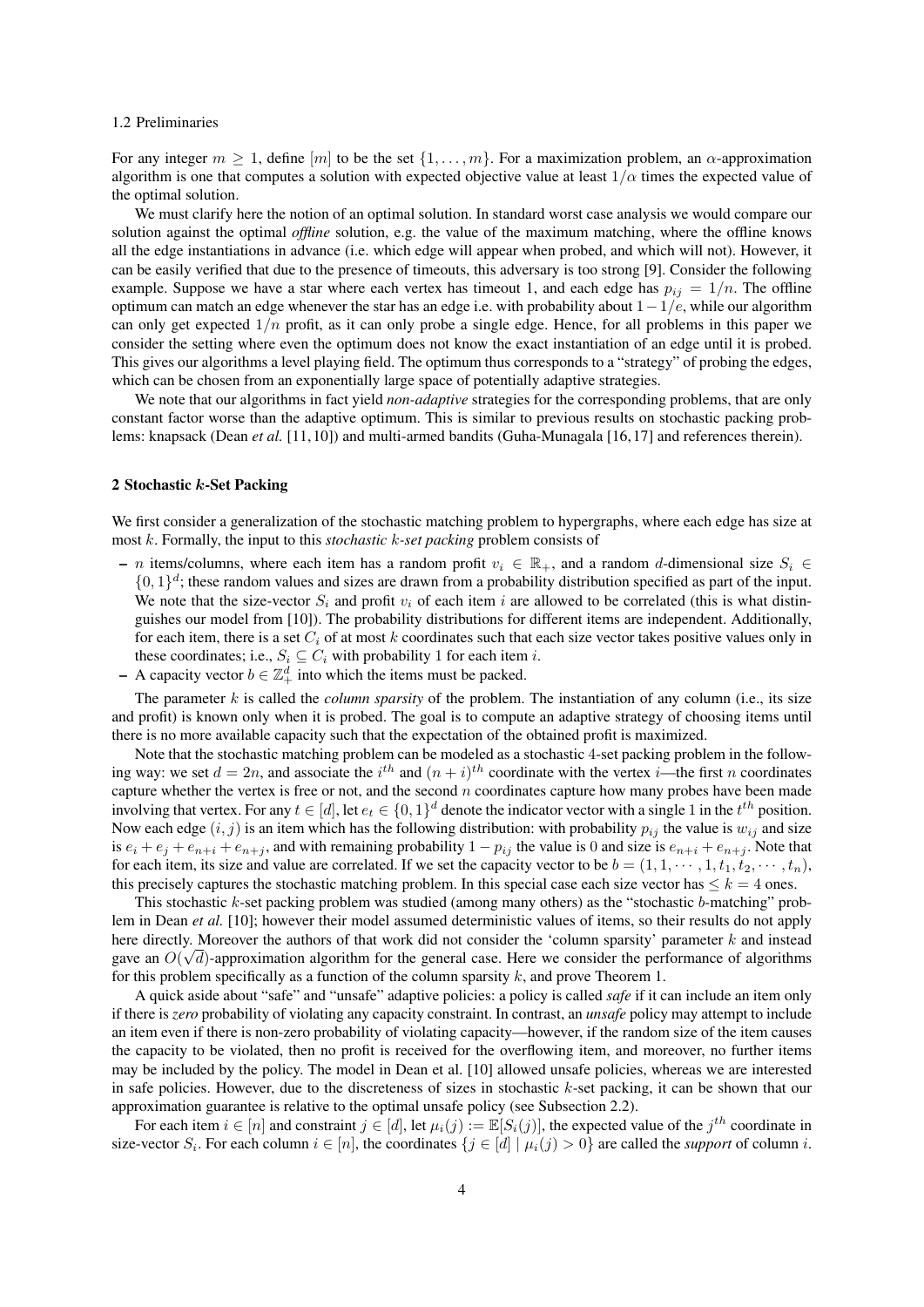By column sparsity, the support of each column has size at most k. Also, let  $w_i := \mathbb{E}[v_i]$ , the mean profit, for each  $i \in [n]$ . We now consider the natural LP relaxation for this problem, as in [10].

$$
\text{maximize } \sum_{i=1}^{n} w_i \cdot y_i \tag{LP1}
$$

subject to

$$
\sum_{i=1}^{n} \mu_i(j) \cdot y_i \le b_j \qquad \qquad \forall j \in [d]
$$
 (1)

$$
y_i \in [0, 1] \qquad \qquad \forall i \in [n] \tag{2}
$$

The following claim shows that the LP above is a valid relaxation for the stochastic  $k$ -set-packing problem.

## Claim 1 *The optimal value for* (LP1) *is an upper bound on any (adaptive) algorithm for stochastic* k*-set-packing.*

**Proof:** Let  $p_i$  be the probability that an adaptive strategy A packs item i. To show the claim, it suffices to show that  $p_i$ s satisfy the constraints (1) for any adaptive strategy A. Consider the jth constraint. Conditioned on any instantiation of all items, A can pack at most  $b_j$  items for which  $\mu_i(j) = 1$ , since A is a safe policy. Hence these constraints hold unconditionally as well, which implies that any valid strategy satisfies (1).

Let  $y^*$  denote an optimal solution to this linear program, which in turn gives us an upper bound on any adaptive (safe) strategy. Our rounding algorithm proceeds as follows. Fix a constant  $\alpha \geq 1$ , to be specified later. The algorithm picks a uniformly random permutation  $\pi : [n] \to [n]$  on all columns, and probes only a subset of the columns as follows. At any point in the algorithm, column c is *safe* iff there is positive residual capacity in *all* the coordinates in the support of  $c$ —in other words, irrespective of the instantiation of  $S_c$ , it can be feasibly packed with the previously chosen columns. The algorithm inspects columns in the order of  $\pi$ , and whenever it is safe to probe the next column  $c \in [n]$ , it does so with probability  $\frac{y_c}{\alpha}$ . Note that the algorithm skips all columns that are unsafe at the time they appear in  $\pi$ .

We now prove the first part of Theorem 1 by showing that this algorithm is a  $2k$ -approximation for a suitable value of  $\alpha$ . For any column  $c \in [n]$ , let  $\{\mathbf{I}_{c,\ell}\}_{\ell=1}^k$  denote the indicator random variables for the event that the  $\ell^{\text{th}}$  constraint in the support of c is tight at the time when c is considered under the random permutation  $\pi$ . Note that the event "column c is safe when considered" is precisely  $\bigwedge_{\ell=1}^k \neg \mathbf{I}_{c,\ell}$ . By a trivial union bound, the  $Pr[c \text{ is safe}] \ge 1 - \sum_{\ell=1}^{k} Pr[\mathbf{I}_{c,\ell}].$ 

**Lemma 1** *For any column*  $c \in [n]$  *and index*  $\ell \in [k]$ ,  $Pr[\mathbf{I}_{c,\ell}] \leq \frac{1}{2\alpha}$ .

**Proof:** Let  $j \in [d]$  be the  $\ell^{\text{th}}$  constraint in the support of c. Let  $U_c^j$  denote the usage of constraint j, when column c is considered (according to  $\pi$ ). We have:

$$
\mathbb{E}[U_c^j] = \sum_{a=1}^n \Pr[\text{column } a \text{ appears before } c \text{ AND } a \text{ is probed}] \cdot \mu_a(j),
$$
\n
$$
\leq \sum_{a=1}^n \Pr[\text{column } a \text{ appears before } c] \cdot \frac{y_a}{\alpha} \cdot \mu_a(j),
$$
\n
$$
= \sum_{a=1}^n \frac{y_a}{2\alpha} \cdot \mu_a(j),
$$
\n
$$
\leq \frac{b_j}{2\alpha}.
$$

Since  $\mathbf{I}_{c,\ell} = \{U_c^j \ge b_j\}$ , Markov's inequality implies that  $Pr[\mathbf{I}_{c,\ell}] \le \mathbb{E}[U_c^j]/b_j \le \frac{1}{2\alpha}$ .

Again using the trivial union bound, the probability that a particular column  $c$  is safe when considered under  $\pi$  is at least  $1 - \frac{k}{2\alpha}$ , and thus the probability of actually probing c is at least  $\frac{y_c}{\alpha}(1 - \frac{k}{2\alpha})$ . Finally, by linearity of expectations (since the instantiation of item  $c$  is independent of the event that it is probed) the expected profit is at least  $\frac{1}{\alpha}(1-\frac{k}{2\alpha})\cdot\sum_{c=1}^n w_c \cdot y_c$ . Setting  $\alpha=k$  implies an expected profit of at least  $\frac{1}{2k}\cdot\sum_c w_c y_c$ , which proves the first part of Theorem 1.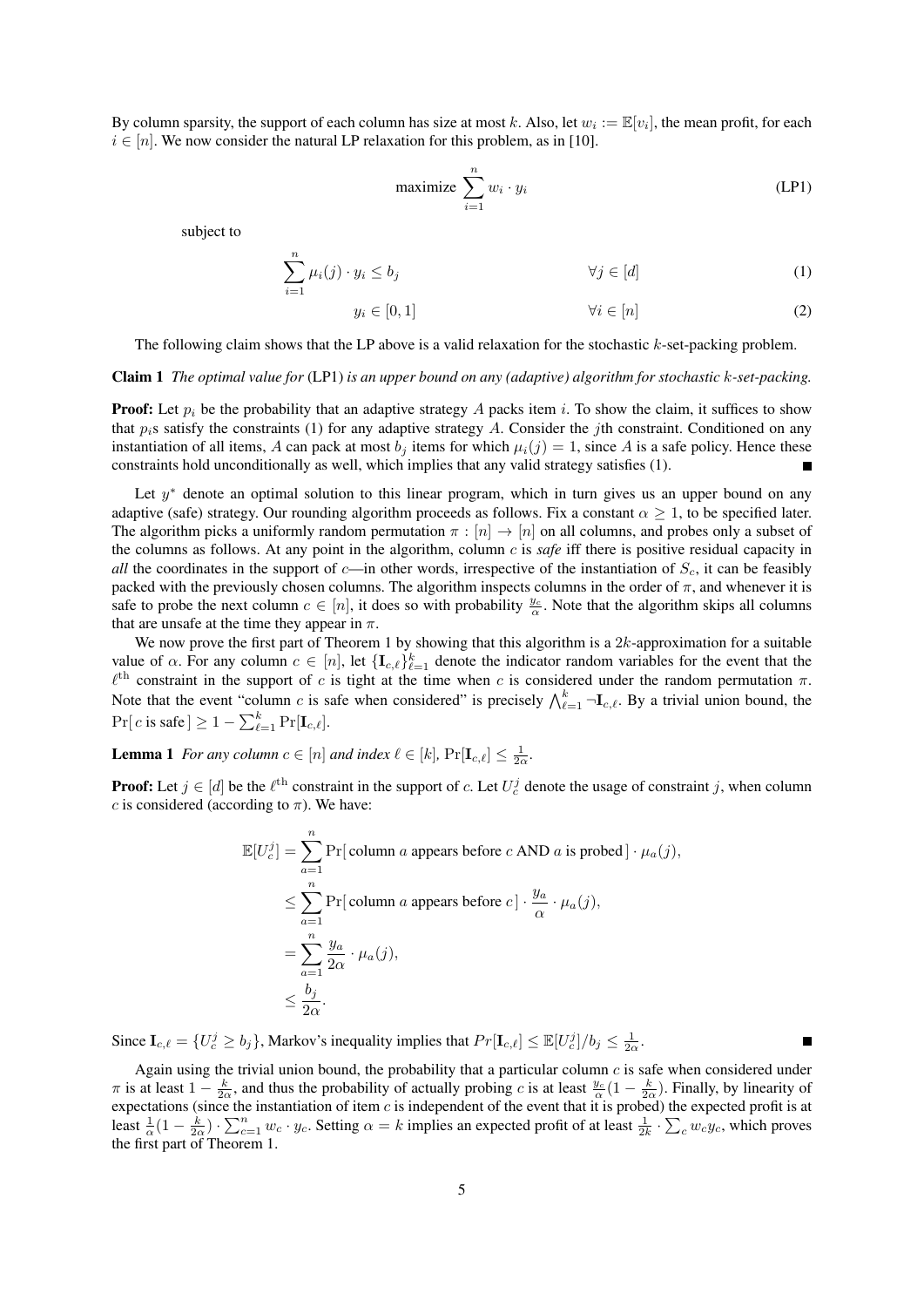#### 2.1 Special Case: Monotone Column Outcomes

We now consider a special case of stochastic  $k$ -set packing where the outcomes of each column  $e$  form a total order w.r.t. the vector dominance relation; ie. for any column  $i \in [n]$  and outcomes  $a, b \in \{0, 1\}^d$  for column i, either  $a \leq b$  or  $b \leq a$  coordinate-wise. Observe that this is true for the stochastic matching problem. The algorithm for monotone column outcomes is identical to the one for the general case when we set parameter  $\alpha = 1$ . We show below that this algorithm achieves a  $k + 1$  approximation; this bound nearly matches the LP integrality gap of  $k-1+\frac{1}{k}$  for even deterministic k-set packing [13].

As above, consider the indicator random variables  $\{I_{c,\ell}\}_{\ell=1}^k$  for each column  $c \in [n]$ . The improvement for the monotone-outcome case comes from the following strengthened bound on  $Pr[\bigwedge_{\ell}(\neg\mathbf{I}_{c,\ell})]$  which is obtained via the FKG inequality ([2, Theorem 6.2.1]). Given a vector  $X = \{X_1, \ldots, X_n\}$  of independent events and an event F which is a function of X, we say F is an *increasing* (decreasing) event if for any vector X that  $F(X)$  holds,  $F(Y)$  also holds when  $Y_i \geq X_i$   $\forall i$  ( $X_i \geq Y_i$   $\forall i$ ). The FKG inequality says that for any collection of increasing (decreasing) events  $F_1, \ldots, F_k$ , it holds that  $\Pr[\bigwedge_{i=1}^k F_i] \ge \prod_{i=1}^k \Pr[F_i]$ .

# **Lemma 2** For any column  $c \in [n]$ ,  $Pr[\bigwedge_{\ell}(\neg \mathbf{I}_{c,\ell})] \geq \frac{1}{k+1}$ .

**Proof:** We can assume that the random permutation  $\pi$  is chosen by the following random experiment: For each column e, we pick independently and uniformly at random a real number  $a_e \in [0, 1]$ . The columns are then sorted in increasing order of these numbers to obtain  $\pi$ .

We first condition on  $a_c = x$ , and bound  $Pr[\bigwedge_{\ell}(\neg \mathbf{I}_{c,\ell})|a_c = x]$ . For each column  $e \in [n] \setminus \{c\}$ , let the random variable  $B_e = 1$  if  $a_e \le x$  and  $B_e = 0$  otherwise. Let  $Z_e$  be the random variable corresponding to the random outcome of column  $e$ , with values consistent with the total-order of its outcomes. Let  $Y_e$  be the indicator random variable that is 1 w.p.  $y_e$ . Observe that random variables  $\{B_e, Z_e, Y_e | e \in [n] \setminus \{c\}\}\$ are mutually independent. Since the outcomes of each column e forms a total ordering, we can see that  $\neg L_{c,\ell}$  (for each  $\ell \in [k]$ ) is a *decreasing function* of  ${B_e, Z_e, Y_e | e \in [n] \setminus {c}}$ . Therefore, by the FKG inequality, we have

$$
\Pr\left[\bigwedge_{\ell}(\neg \mathbf{I}_{c,\ell}) \mid a_{c} = x\right] \ge \prod_{\ell} \Pr[(\neg \mathbf{I}_{c,\ell}) \mid a_{c} = x]
$$
\n(3)

**Claim 2** *For any column*  $c \in [n]$  *and index*  $\ell \in [k]$ ,  $Pr[\mathbf{I}_{c,\ell} | a_c = x] \leq x$ .

**Proof:** Let  $j \in [d]$  be the  $\ell^{\text{th}}$  constraint in the support of c. Let  $U_c^j$  denote the usage of constraint j, when column c is considered (according to  $\pi$ ). Then,

$$
\mathbb{E}[U_c^j \mid a_c = x] = \sum_{e=1}^n \Pr[a_e < x \text{ AND } e \text{ is probed}] \cdot \mu_e(j),
$$
\n
$$
= \sum_{e=1}^n \Pr[a_e < x] \cdot y_e \cdot \mu_e(j),
$$
\n
$$
= \sum_{e=1}^n x \cdot y_e \cdot \mu_e(j),
$$
\n
$$
\leq x \cdot b_j.
$$

Since  $I_{c,\ell} = \{U_c^j \ge b_j\}$ , Markov's inequality implies that  $Pr[I_{c,\ell} | a_c = x] \le \frac{\mathbb{E}[U_c^j | a_c = x]}{b_j}$  $\frac{|a_c=x|}{b_j} \leq x.$ Now using Inequality (3) and Claim 2, we have that

$$
\Pr\left[\bigwedge_{\ell}(\neg \mathbf{I}_{c,\ell})\right] = \int_0^1 \Pr\left[\bigwedge_{\ell}(\neg \mathbf{I}_{c,\ell}) \mid a_c = x\right] dx \ge \int_0^1 \prod_{\ell} \Pr[(\neg \mathbf{I}_{c,\ell}) \mid a_c = x] dx
$$

$$
\ge \int_0^1 \prod_{\ell} (1-x) dx \ge \int_0^1 (1-x)^k dx = \frac{1}{1+k}
$$

This completes the proof of Lemma 2.

Now, the probability of actually probing column c is at least  $y_c \cdot \Pr[\wedge_k(-\mathbf{I}_{c,\ell})] \ge \frac{y_c}{k+1}$ . Finally, by linearity of expectations (since the instantiation of item  $c$  is independent of the event that it is probed) the expected profit is at least  $\frac{1}{k+1} \cdot \sum_{c=1}^{n} w_c \cdot y_c$ . This proves the second part of Theorem 1.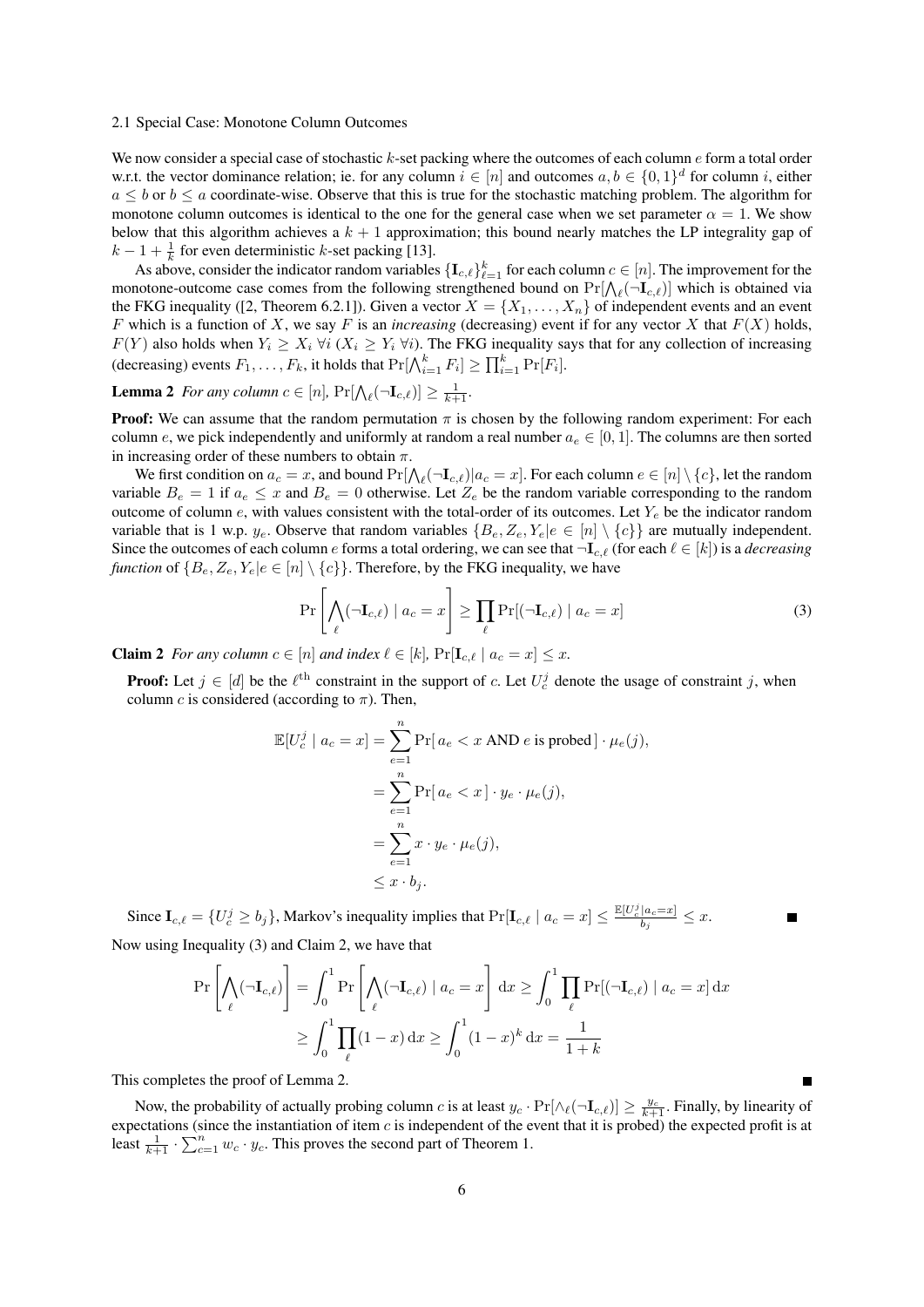#### 2.2 Safe versus Unsafe policies

Here we show that our algorithm's policy (which is safe) achieves a good approximation even relative to the optimal unsafe policy. Recall that an item can be probed in a *safe* policy only if there is zero probability of violating any capacity constraint. Whereas an *unsafe* policy may probe an item even if there is positive probability of violating capacity—but if capacity is violated then no profit is received from that item and the policy ends. For a given set of items (with their distributions) and capacity vector  $b' \in \mathbb{Z}_+^d$ , let Safe(b') (resp. Unsafe(b')) denote the value of the optimal safe (resp. unsafe) policy with capacity b';  $LP(b<sup>i</sup>)$  the optimal value of (LP1) with right hand side in (1) being b'; and ALG(b') the value obtained by our algorithm. Let  $b \in \mathbb{Z}_+^d$  denote the capacity vector for the given instance; i.e.  $b_j \ge 1$  for all  $j \in [d]$  (if  $b_j$  was allowed to be 0 then clearly any safe policy gets zero value from items participating in this constraint  $j$ , but an unsafe policy can get positive value). We have:

$$
\mathsf{Unsafe}(b) \leq \mathsf{Safe}(b+1) \leq \mathsf{LP}(b+1) \leq 2 \cdot \mathsf{LP}\left(\left\lceil\frac{b+1}{2}\right\rceil\right) \leq 2 \cdot \mathsf{LP}(b)
$$

where 1 is the all-ones vector. The first inequality uses the fact that each size lies in  $\{0, 1\}$ , the second is by Claim 1, the third is by scaling (since  $\frac{b+1}{2} \leq \left[\frac{b+1}{2}\right]$ ), and the last inequality uses  $b \in \mathbb{Z}_+^d$ . Finally, the analysis in the previous subsections implies that  $ALG(b) \geq \frac{1}{2k} \cdot LP(b)$  in general; and  $ALG(b) \geq \frac{1}{k+1} \cdot LP(b)$  in case of monotone column-outcomes. Combined with the above inequality we have  $\mathsf{ALG}(b) \geq \frac{1}{4k} \cdot \mathsf{Unsafe}(b)$ , and  $\mathsf{ALG}(b) \ge \frac{1}{2k+2} \cdot \mathsf{Unsafe}(b)$  in the monotone column-outcomes case.

## 3 Stochastic Matching

We consider the following stochastic matching problem. The input is an undirected graph  $G = (V, E)$  with a weight  $w_e$  and a probability value  $p_e$  on each edge  $e \in E$ . In addition, there is an integer value  $t_v$  for each vertex  $v \in V$  (called *patience parameter*). Initially, each vertex  $v \in V$  has patience  $t_v$ . At each step in the algorithm, any edge  $e(u, v)$  such that u and v have positive remaining patience can be probed. Upon probing edge e, one of the following happens: (1) with probability  $p_e$ , vertices u and v get *matched* and are removed from the graph (along with all adjacent edges), or (2) with probability  $1 - p_e$ , the edge e is removed and the remaining patience numbers of u and v get reduced by 1. An algorithm is an adaptive strategy for probing edges: its performance is measured by the expected weight of matched edges. The *unweighted* stochastic matching problem is the special case when all edge-weights are uniform.

Consider the following linear program: as usual, for any vertex  $v \in V$ ,  $\partial(v)$  denotes the edges incident to v. Variable  $y_e$  denotes the probability that edge  $e = (u, v)$  gets probed in the adaptive strategy, and  $x_e = p_e \cdot y_e$ denotes the probability that  $u$  and  $v$  get matched in the strategy. (This LP is similar to the LP used for general stochastic packing problems by Dean, Goemans and Vondrák [10].)

$$
\text{maximize } \sum_{e \in E} w_e \cdot x_e \tag{LP2}
$$

subject to

$$
\sum_{e \in \partial(v)} x_e \le 1 \qquad \qquad \forall v \in V \tag{4}
$$

$$
\sum_{e \in \partial(v)} y_e \le t_i \qquad \forall v \in V \tag{5}
$$

$$
x_e = p_e \cdot y_e \qquad \qquad \forall e \in E \tag{6}
$$

$$
0 \le y_e \le 1 \qquad \qquad \forall e \in E \tag{7}
$$

## 3.1 Weighted Stochastic Matching: Bipartite Graphs

In this section, we consider the stochastic matching problem on bipartite graphs. In fact, the algorithm produces a *matching-probing strategy* whose expected value is a constant fraction of the optimal value of (LP2) (which was for edge-probing).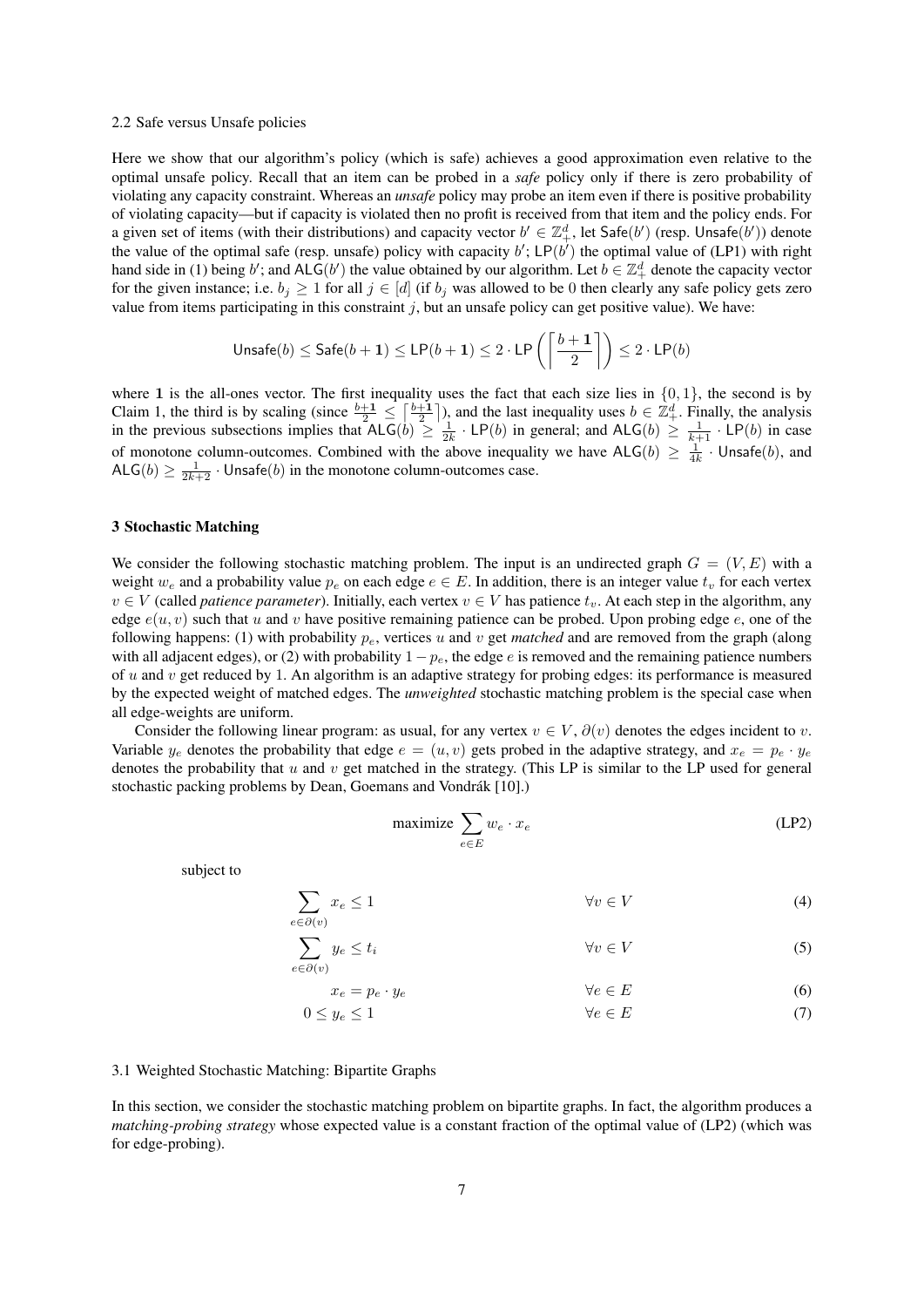*Algorithm.* First, we find an optimal fractional solution  $(x, y)$  to (LP2) and round y to identify a set of interesting edges  $\widehat{E}$ . Then we use König's Theorem [28, Ch. 20] to partition  $\widehat{E}$  into a small collection of matchings  $M_1, \ldots, M_h$ . Finally, these matchings are then probed in random order. If we are only interested in edge-probing strategies, probing the edges in  $\hat{E}$  in random order would suffice. We will refer to this algorithm as ROUND-COLOR-PROBE:

- 1.  $(x, y) \leftarrow$  optimal solution to (LP2)
- 2.  $\hat{y} \leftarrow$  round y to an integral solution using GKSP

3.  $\widehat{E} \leftarrow \{e \in E : \widehat{y}_e = 1\}$ 

- 4.  $M_1, \ldots, M_h \leftarrow$  optimal edge coloring of  $\widehat{E}$
- 5. For each M in  $\{M_1, \ldots, M_h\}$  in random order, do: a. probe  $\{(u, v) \in M : u \text{ and } v \text{ are unmatched}\}\$

The algorithm above uses the GKSP procedure of Gandhi *et al.* [14], which we describe next.

*The GKSP algorithm.* We state some properties of the dependent rounding framework of Gandhi *et al.* [14] that are relevant in our context.

**Theorem 7** ([14]) Let  $(A, B; E)$  be a bipartite graph and  $z_e \in [0, 1]$  be fractional values for each edge  $e \in E$ . *The GKSP algorithm is a polynomial-time randomized procedure that outputs values*  $Z_e \in \{0,1\}$  *for each*  $e \in E$ *such that the following properties hold:*

- *P1. Marginal distribution. For every edge e,*  $Pr[Z_e = 1] = z_e$ .
- *P2.* Degree preservation. For every vertex  $u \in A \cup B$ ,  $\sum_{e \in \partial(u)} Z_e \leq [\sum_{e \in \partial u} z_e]$ .
- *P3. Negative correlation. For any vertex* u *and any set of edges*  $S \subseteq \partial(u)$ *:*

$$
\Pr[\bigwedge_{e \in S} (Z_e = 1)] \le \prod_{e \in S} \Pr[Z_e = 1].
$$

We note that the GKSP algorithm in fact guarantees stronger properties than the ones stated above. For the purpose of analyzing ROUND-COLOR-PROBE, however, the properties stated above will suffice.

*Feasibility.* Let us first argue that our algorithm outputs a feasible strategy. If we care about feasibility in the edge-probing model, we only need to show that each vertex  $u$  is not probed more than  $t<sub>u</sub>$  times. The following lemma shows that:

Lemma 3 *For every vertex* u*,* ROUND-COLOR-PROBE *probes at most* t<sup>u</sup> *edges incident on* u*.*

**Proof:** Vertex u is matched in  $\left\{e \in \partial_{\widehat{E}}(u)\right\}$  matchings. This is an upper bound on the number of times edges incident on u probed. Hence we just need to show that this quantity is at most  $t<sub>u</sub>$ . Indeed,

$$
\left|\left\{e\in\partial_{\widehat{E}}(u)\right\}\right|=\sum_{e\in\partial(u)}\hat{y}_e\leq \Bigl\lceil\sum_{e\in\partial(u)}y_e\Bigr\rceil\leq t_u,
$$

where the first inequality follows from the degree preservation property of Theorem 7 and the second inequality from the fact that  $y$  is a feasible solution to (LP2).

Let us argue that the strategy is also feasible under the matching-probing model. Recall that in the latter model we are given an additional parameter k (which without loss of generality we can assume to be at most  $\max_{v \in V} t_u$ ) and we can probe edges in k round, with each round forming a matching. Let  $\hat{E}$  be the set of edges in the support of  $\hat{y}$ , i.e.,  $\hat{E} = \{e \in E \mid \hat{y}_e = 1\}$ . Let  $h = \max_{v \in V} \deg_{\hat{E}}(v) \leq \max_{v \in V} t_v$ . König's Theorem allows us to decomposed  $\widehat{E}$  into h matchings. Therefore, the probing strategy devised by the algorithm is also feasible in the matching-probing model.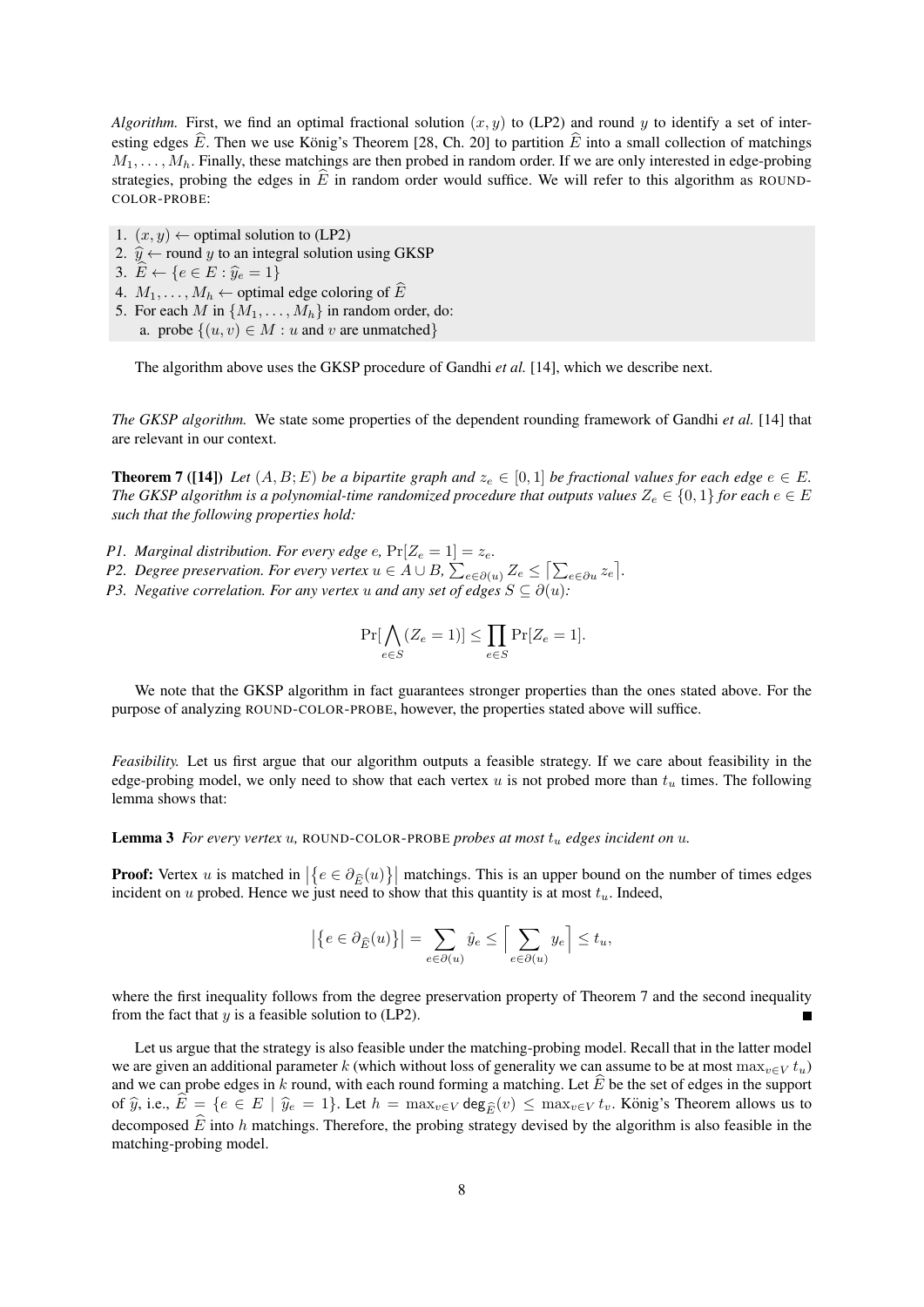*Performance guarantee.* Let us focus our attention on some edge  $e = (u, v) \in E$ . Our goal is to show that there is good chance that the algorithm will indeed probe  $e$ . We first analyze the probability of  $e$  being probed conditioned on  $\tilde{E}$ . Notice that the algorithm will probe e if and only if all previous probes incident on u and v were unsuccessful; otherwise, if there was a successful probe incident on u or v, we say that e was *blocked*.

Let  $\pi$  be a permutation of the matchings  $M_1, \ldots, M_h$ . We extend this ordering to the set  $\widehat{E}$  by listing the edges within a matching in some arbitrary but fixed order. Let us denote by  $B(e, \pi) \subseteq \widehat{E}$  the set of edges incident on u or v that appear before  $e$  in  $\pi$ . It is not hard to see that

$$
\Pr\left[e \text{ was not blocked} \mid \widehat{E}\right] \geq \mathbb{E}_{\pi}\left[\prod_{f \in B(e,\pi)} (1 - p_f) \mid \widehat{E}\right];\tag{8}
$$

.

i

here we assume that  $\prod_{f \in B(e,\pi)} (1 - p_f) = 1$  when  $B(e, \pi) = \emptyset$ .

Notice that in (8) we only care about the order of edges incident on u and v. Furthermore, the expectation does not range over all possible orderings of these edges, but only those that are consistent with some matching permutation. We call this type of restricted ordering *random matching ordering* and we denote it by π; similarly, we call an unrestricted ordering *random edge ordering* and we denote it by σ. Our plan is to study first the expectation in (8) over random edge orderings and then to show that the expectation can only increase when restricted to range over random matching orderings.

The following simple lemma is useful in several places.

**Lemma 4** Let r and  $p_{max}$  be positive real values. Consider the problem of minimizing  $\prod_{i=1}^{t}(1-p_i)$  subject to *the constraints*  $\sum_{i=1}^{t} p_i \leq r$  and  $0 \leq p_i \leq p_{\max}$  for  $i = 1, \ldots, t$ . Denote the minimum value by  $\eta(r, p_{\max})$ . Then,

$$
\eta(r, p_{\max}) = (1 - p_{\max})^{\left\lfloor \frac{r}{p_{\max}} \right\rfloor} \left(1 - (r - \left\lfloor \frac{r}{p_{\max}} \right\rfloor p_{\max})\right) \ge (1 - p_{\max})^{r/p_{\max}}
$$

**Proof:** Suppose the contrary that the quantity is minimized but there are two  $p_i$ s that are strictly between 0 and  $p_{\text{max}}$ . W.l.o.g, they are  $p_1, p_2$  and  $p_1 > p_2$  Let  $\epsilon = \min(p_{\text{max}} - p_1, p_2)$ . It is easy to see that

$$
(1-(p_1+\epsilon))(1-(p_2-\epsilon))\prod_{i=3}^t(1-p_i)-\prod_{i=1}^t(1-p_i)=\epsilon(p_2-p_1-\epsilon)\prod_{i=3}^t(1-p_i)<0.
$$

This contradicts the fact the quantity is minimized. Hence, there is at most one  $p_i$  which is strictly between 0 and  $p_{\text{max}}$ .

The last inequality holds since  $1 - b \ge (1 - a)^{b/a}$  for any  $0 \le b \le a \le 1$ .

Let  $\partial_{\widehat{E}}(e)$  be the set of edges in  $\widehat{E}$  incident on either endpoint of e excluding e itself.

**Lemma 5** Let *e be an edge in*  $\widehat{E}$  *and let*  $\sigma$  *be a random edge ordering. Let*  $p_{\max} = \max_{f \in \widehat{E}} p_f$ *. Assume that*  $\sum_{f \in \partial_{\widehat{E}}(e)} p_f = r$ *. Then,* 

$$
\mathbb{E}_{\sigma}\Big[\prod_{f\in B(e,\sigma)}(1-p_f) \mid \widehat{E}\Big] \ge \int_0^1 \eta(xr, x p_{\max}) dx.
$$

Proof: We claim that the expectation can be written in the following continuous form:

$$
\mathbb{E}_{\sigma}\Big[\prod_{f\in B(e,\sigma)}(1-p_f) \mid \widehat{E}\Big] = \int_0^1 \prod_{f\in \partial_{\widehat{E}}(e)}(1-xp_f) dx.
$$

The lemma easily follows from this and Lemma 4.

To see the claim, we consider the following random experiment: For each edge  $f \in \partial(e)$ , we pick uniformly at random a real number  $a_f$  in [0, 1]. The edges are then sorted according to these numbers. It is not difficult to see that the experiment produces uniformly random orderings. For each edge f, let the random variable  $A_f = 1 - p_f$ if  $f \in B(e, \sigma)$  and  $A_f = 1$  otherwise. Hence, we have

$$
\mathbb{E}_{\sigma}\Big[\prod_{f\in B(e,\sigma)}(1-p_f) \mid \widehat{E}\Big] = \int_0^1 \mathbb{E}\Big[\prod_{f\in \partial_{\widehat{E}}(e)} A_f \mid a_e = x\Big] dx
$$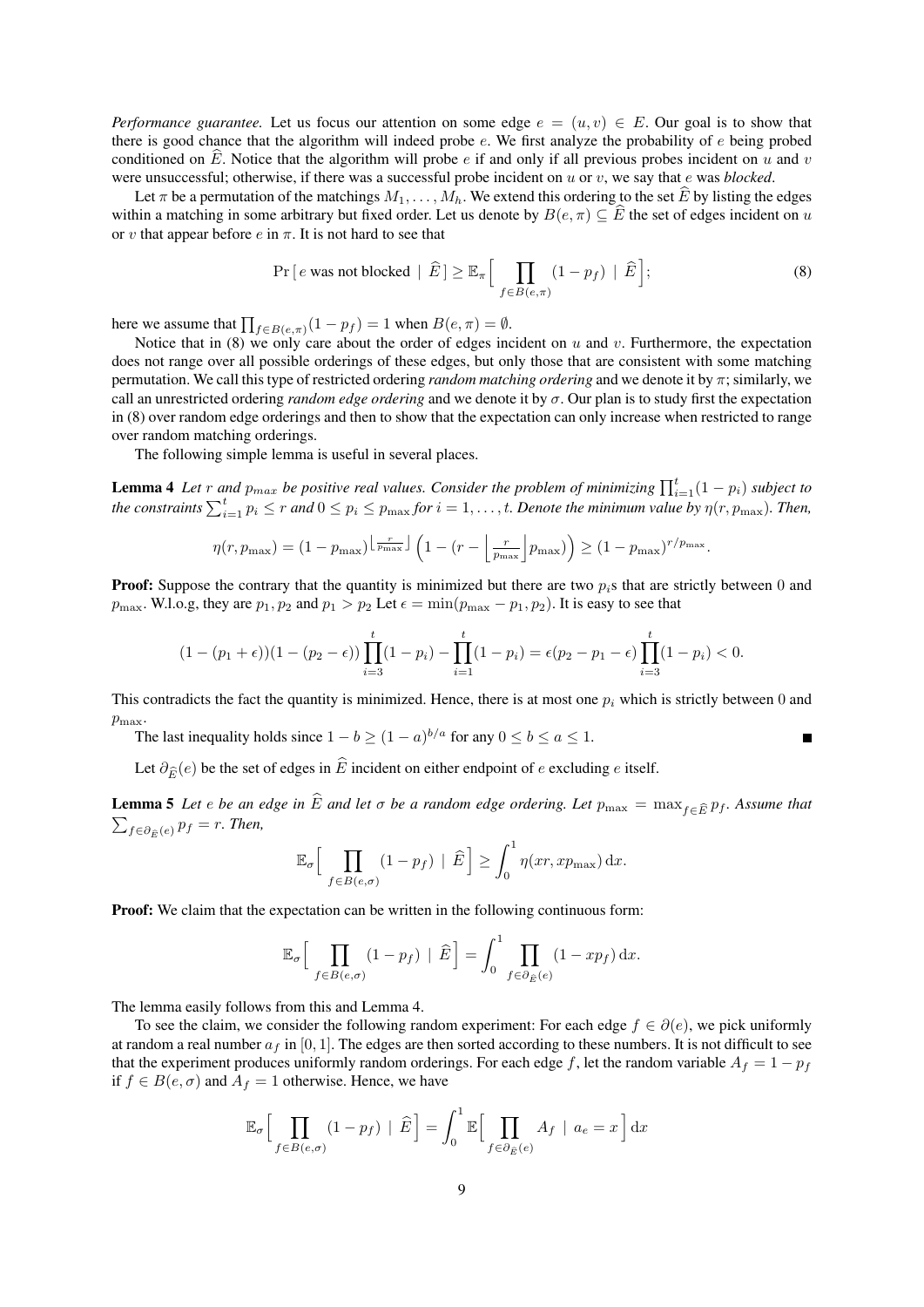$$
= \int_0^1 \prod_{f \in \partial_{\hat{E}}(e)} \mathbb{E}\left[A_f \mid a_e = x\right] dx
$$

$$
= \int_0^1 \prod_{f \in \partial_{\hat{E}}(e)} \left(x(1 - p_f) + (1 - x)\right) dx
$$

$$
= \int_0^1 \prod_{f \in \partial_{\hat{E}}(e)} (1 - xp_f) dx
$$

The second equality holds since the  $A_f$  variables, conditional on  $a_e = x$ , are independent.

**Lemma 6** Let  $\rho(r, p_{\text{max}}) = \int_0^1 \eta(xr, xp_{\text{max}}) dx$ . For any  $r, p_{\text{max}} > 0$ , we have

*1.*  $\rho(r, p_{\text{max}})$  *is convex and decreasing on r.* 2.  $\rho(r, p_{\max}) \ge \frac{1}{r+p_{\max}} \cdot \left(1 - (1-p_{\max})^{1+\frac{r}{p_{\max}}}\right) > \frac{1}{r+p_{\max}} \cdot \left(1 - e^{-r}\right)$ 

**Proof:** To see the first part, let us consider the function values on discrete points  $r = p_{\text{max}}, 2p_{\text{max}}, \dots$  Let  $F(x) = \frac{1}{x}(1 - c^x)$  where  $c = 1 - p_{\text{max}}$ . From Lemma 4, we can easily get that for integral t,

$$
\rho(t p_{\max}, p_{\max}) = \int_0^1 (1 - x p_{\max})^t dx = \frac{1}{p_{\max}(t+1)} (1 - c^{t+1}) = \frac{1}{p_{\max}} F(t+1).
$$

The function  $F(x)$  is a convex function for any  $0 < c < 1$ . Indeed, it is not hard to prove that  $\frac{d^2}{dx^2}F(x) = \frac{2}{x^3} +$  $c^x\left(-\frac{2}{x^3}+\frac{2\ln a}{x^2}-\frac{\ln^2 a}{x}\right) > 0$  for any  $0 < c < 1$ . However,  $\rho(tp_{\max}, p_{\max})$  only coincides with  $\frac{1}{p_{\max}}F(t+1)$  at integral values of t. Now, let us consider the value of  $\rho(r, p_{\max})$  for  $\gamma p_{\max} < r < (\gamma + 1)p_{\max}$  (for some integer  $\gamma \geq 0$ ):

$$
\rho(r, p_{\max}) = \int_0^1 (1 - x p_{\max})^{\gamma} \left(1 - x(r - \gamma p_{\max})\right) dx
$$
\n(9)

The key observation is that for fixed values of  $p_{\text{max}}$  and  $\gamma$  the right hand side of (9) is a just linear function of r. The dependency of  $\rho$  in terms of r then becomes clear: it is a piecewise linear function that takes the value  $F(t+1)/p_{\text{max}}$  at abscissa points  $tp_{\text{max}}$  for  $t \in \mathbb{Z}_{\geq 0}$ . Therefore,  $\rho$  is a convex decreasing function of r.

The second part follows easily from Lemma 4:

$$
\rho(r, p_{\max}) = \int_0^1 \eta(xr, xp_{\max}) dx \ge \int_0^1 (1 - xp_{\max})^{r/p_{\max}} dx
$$
  
=  $\frac{1}{r + p_{\max}} \cdot (1 - (1 - p_{\max})^{1 + \frac{r}{p_{\max}}}) \ge \frac{1}{r + p_{\max}} \cdot (1 - e^{-r})$ 

**Lemma 7** *Let*  $e = (u, v) \in \widehat{E}$ *. Let*  $\pi$  *be a random matching ordering and*  $\sigma$  *be a random edge ordering of the edges adjacent to* u *and* v*. Then*

$$
\mathbb{E}_{\pi}\Big[\prod_{f\in B(e,\pi)}(1-p_f) \mid \widehat{E}\Big] \geq \mathbb{E}_{\sigma}\Big[\prod_{f\in B(e,\sigma)}(1-p_f) \mid \widehat{E}\Big].
$$

**Proof:** We can think of  $\pi$  as a permutation of bundles of edges: For each matching, if there are two edges incident on  $e$ , we bundle the edges together; if there is a single edge incident on  $e$  this edge is in a singleton bundle by itself. The random edge ordering  $\sigma$  can be thought as having all edges incident on e in singleton bundles.

Consider the same random experiment as in Lemma 5 except that we only pick one random number for each bundle. Let  $G(e)$  be the set of all bundles incident on e. Using the same argument as in Lemma 5, we have

$$
\mathbb{E}_{\pi}\Big[\prod_{f\in B(e,\pi)}(1-p_f) \mid \widehat{E}\Big] = \int_0^1 \prod_{g\in G(e)} \Big(x \cdot \prod_{f\in g} (1-p_f) + (1-x)\Big) dx.
$$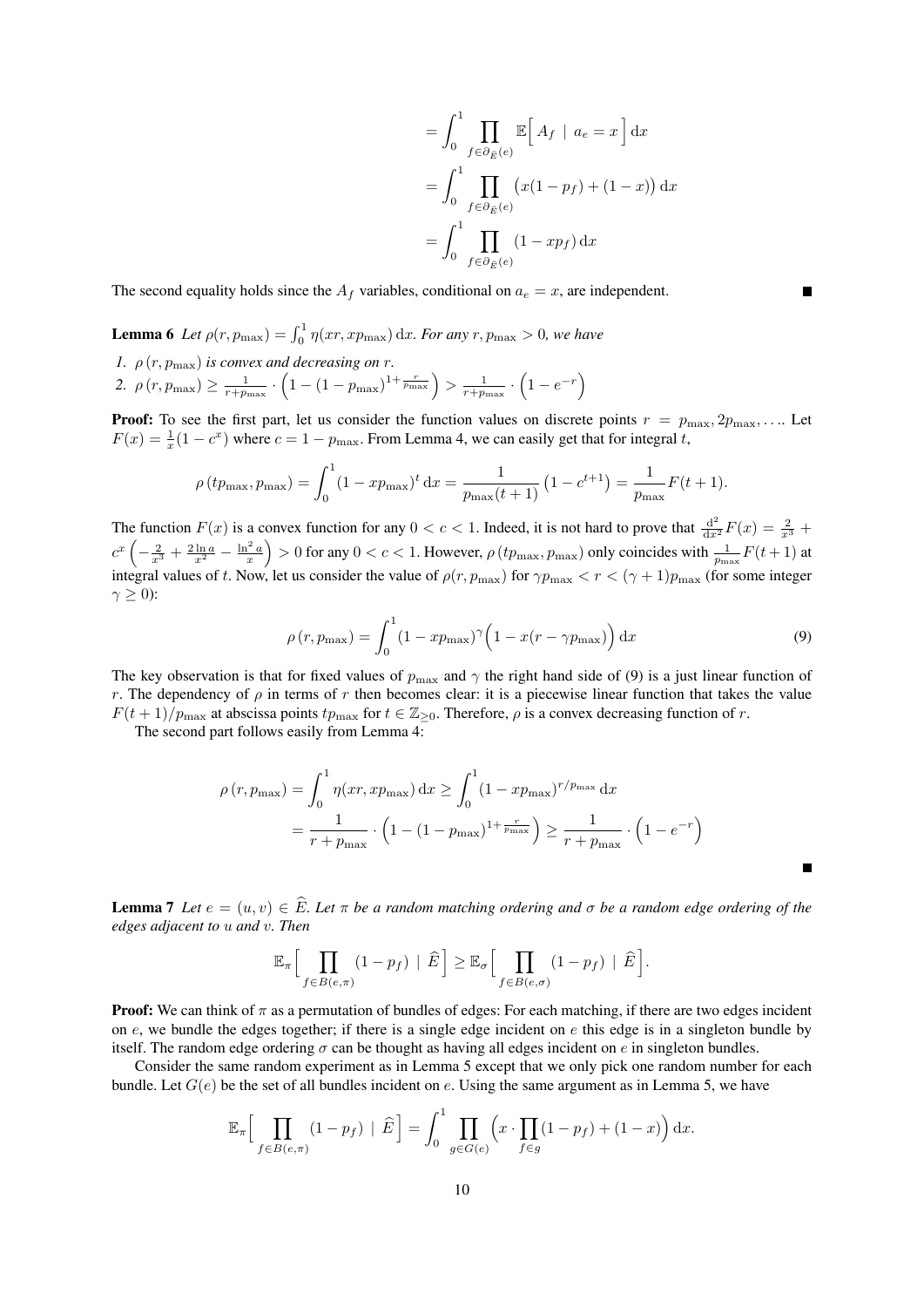But for any bundle  $g \in G(e)$  and  $0 \le x \le 1$ , we claim that

$$
x \cdot \prod_{f \in g} (1 - p_f) + (1 - x) \ge \prod_{f \in g} (1 - x p_f).
$$

For singleton bundles we actually have equality. For a bundle  $g = \{f_1, f_2\}$ , we have  $x(1-p_{f_1})(1-p_{f_2})+(1-x)$  $1 - xp_{f_1} - xp_{f_2} + xp_{f_1}p_{f_2} \geq 1 - xp_{f_1} - xp_{f_2} + x^2p_{f_1}p_{f_2} = (1 - xp_{f_1})(1 - xp_{f_2})$ . This completes the proof.

As we shall see shortly, if  $\sum_{f \in \partial_{\hat{E}}(e)} p_e$  is small then the probability that e is not blocked is large. Because of the marginal distribution property of the GKSP rounding procedure, we can argue that this quantity is small *in expectation* since  $\sum_{f \in \partial(e)} p_e y_e \leq 2$  due to the fact that y is a feasible solution to (LP2). This, however, is not enough; in fact, for our analysis to go through, we need a slightly stronger property.

Lemma 8 *For every edge* e*,*

$$
\mathbb{E}\Big[\sum_{f\in\partial_{\widehat{E}}(e)}p_f \ \mid \ e\in\widehat{E}\,\Big]\leq \sum_{f\in\partial(e)}p_f\,y_f.
$$

**Proof:** Let  $u$  be an endpoint of  $e$ .

≥

$$
\mathbb{E}\Big[\sum_{f \in \partial_{\tilde{E}}(u) - e} p_f \mid e \in \hat{E}\Big] = \sum_{f \in \partial(u) - e} \Pr[\hat{y}_f = 1 \mid \hat{y}_e = 1] \cdot p_f,
$$
\n
$$
\leq \sum_{f \in \partial(u) - e} \Pr[\hat{y}_f = 1] \cdot p_f,
$$
\n[by Theorem 7 P3]\n
$$
= \sum_{f \in \partial(u) - e} y_f p_f.
$$
\n[by Theorem 7 P1].

The same bound holds for the other endpoint of e. Adding the two inequalities we get the lemma.

Г

Everything is in place to derive a bound the expected weight of the matching found by our algorithm.

Theorem 8 *If* G *is bipartite then* ROUND-COLOR-PROBE *is a* 1/ρ(2, pmax) *approximation under the edge- and matching-probing model, where ρ is defined in Lemma 6. The worst ratio is attained at*  $p_{\text{max}} = 1$ *, where it is 3. The ratio tends to*  $\frac{2}{1-e^{-2}}$  *as*  $p_{\text{max}}$  *tends to 0.* 

**Proof:** Recall that the optimal value of (LP2) is exactly  $\sum_{e \in E} w_e y_e x_e$ . The expected weight of the matching found by the algorithm is

$$
\mathbb{E}\left[\text{ALG}\right] = \sum_{e \in E} w_e p_e \text{ Pr}\left[e \in \widehat{E}\right] \cdot \text{Pr}\left[e \text{ was not blocked} \mid e \in \widehat{E}\right]
$$
\n
$$
= \sum_{e \in E} w_e p_e y_e \cdot \text{Pr}\left[e \text{ was not blocked} \mid e \in \widehat{E}\right] \qquad \qquad \text{[by Theorem 7 P1]}
$$
\n
$$
\geq \sum_{e \in E} w_e p_e y_e \cdot \mathbb{E}_{\pi} \left[\prod_{f \in B(e,\pi)} (1 - p_f) \mid e \in \widehat{E}\right] \qquad \qquad \text{[by (8)]}
$$

$$
\geq \sum_{e \in E} w_e p_e y_e \cdot \mathbb{E}_{\sigma} \left[ \prod_{f \in B(e,\sigma)} (1 - p_f) \mid e \in \widehat{E} \right]
$$
 [by Lemma 7]

$$
\geq \sum_{e \in E} w_e p_e y_e \cdot \mathbb{E} \Big[ \rho \Big( \sum_{f \in \partial_{\widehat{E}}(e)} p_f, p_{\max} \Big) \mid e \in \widehat{E} \Big] \qquad \text{[by Lemma 5]}
$$

$$
\geq \sum_{e \in E} w_e p_e y_e \cdot \rho \Big( \mathbb{E} \Big[ \sum_{f \in \partial_{\widehat{E}}(e)} p_f \mid e \in \widehat{E} \Big], p_{\max} \Big) \qquad \qquad \text{[by Jensen's inequality]}
$$

$$
\geq \sum_{e \in E} w_e p_e y_e \cdot \rho \Big( \sum_{f \in \partial(e)} y_f p_f, p_{\text{max}} \Big)
$$
 [by Lemma 8]  

$$
\geq \sum_{e \in E} w_e p_e y_e \cdot \rho(2, p_{\text{max}})
$$
 [y is feasible for (LP2)].

Notice that we are able to use Jensen's inequality because, as shown in Lemma 6,  $\rho(r, p_{\text{max}})$  is a convex and decreasing function of r. The last two inequalities also use the fact that  $\rho$  is decreasing.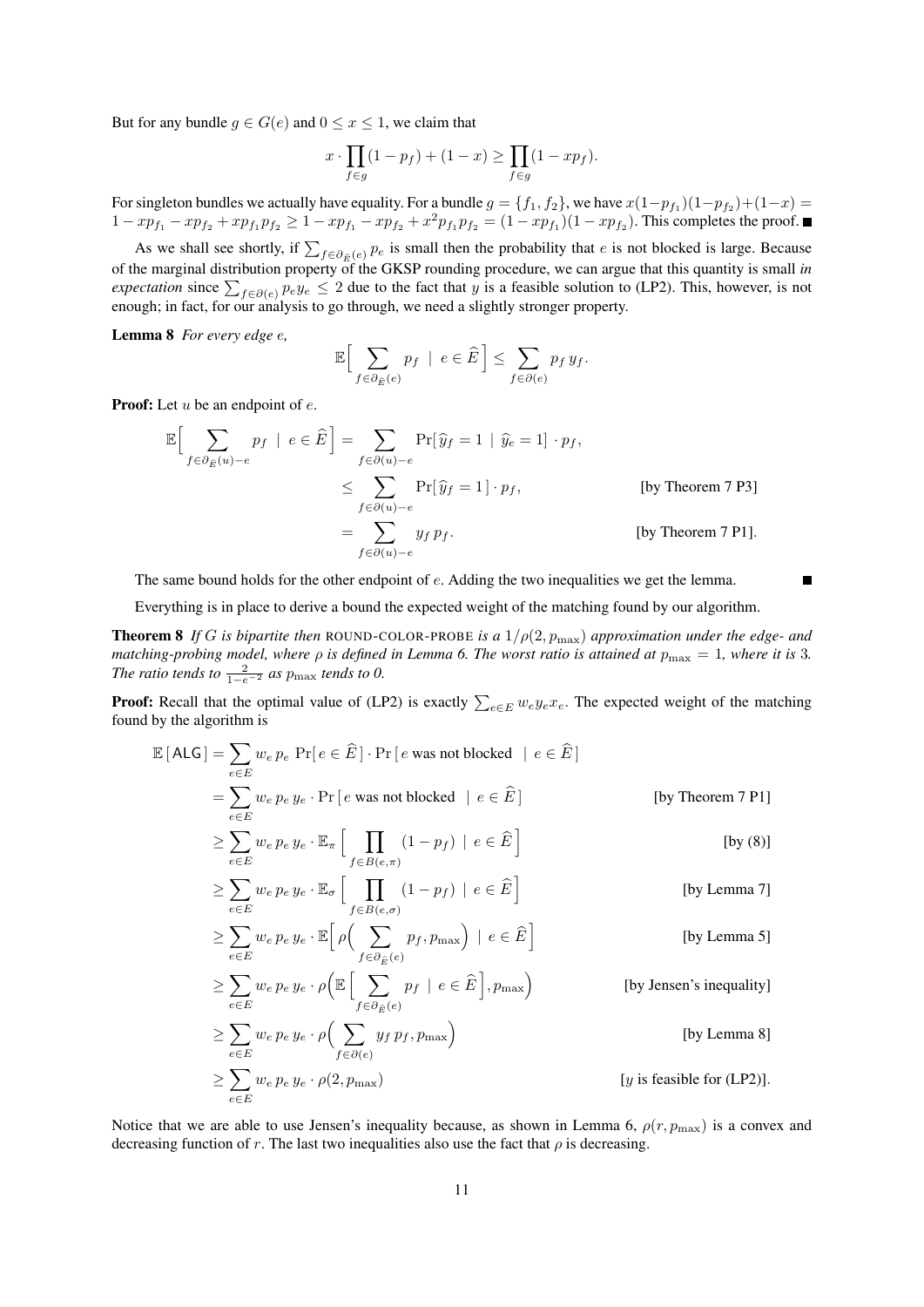$(1-e^{-2})/2$  as  $p_{max}$  tends to 0. It can be checked directly that  $\rho(2, p_{max})$  is maximized at  $p_{max} = 1$  where it is 3. Moreover  $\rho(2, p_{max}) \rightarrow$ 

This proves the second parts of Theorem 2 and Theorem 3.

#### 3.2 Weighted Stochastic Matching: General Graphs

We now present an algorithm for weighted stochastic matching in general graphs that builds on the algorithm for the bipartite case. The basic idea is to solve (LP2), randomly partition the vertices of  $G$  into two sets  $A$  and  $B$ , and then run ROUND-COLOR-PROBE on the bipartite graph induced by  $(A, B)$ . For the analysis to go through, it is crucial that we use the already computed fractional solution instead of solving again (LP2) for the new bipartite graph in the call to ROUND-COLOR-PROBE.

- 1.  $(x, y) \leftarrow$  optimal solution to (LP2)
- 2. randomly partition vertices into A and B
- 3. run ROUND-COLOR-PROBE on the bipartite graph and the fractional solution induced by  $(A, B)$

**Theorem 9** *For general graphs there is a*  $2/\rho(1, p_{\text{max}})$  *approximation under the edge- and matching-probing model, where* ρ *is defined in Lemma 6. The worst ratio is attained at* pmax = 1*, where it is* 4*. The ratio tends to*  $\frac{2}{1-e^{-1}}$  *as*  $p_{\text{max}}$  *tends to 0.* 

Proof: The analysis is very similar to the bipartite case. Essentially, conditional on a particular outcome for the partition  $(A, B)$ , all the lemmas derived in the previous section hold. In other words, the same derivation done in the proof of Theorem 8 yields:

$$
\mathbb{E}[\mathsf{ALG} \mid (A, B)] \ge \sum_{e \in (A, B)} w_e p_e y_e \cdot \rho \Big( \sum_{f \in \partial_{A, B}(e)} p_f y_f, p_{\max} \Big),
$$

where  $\partial_{A,B}(e) = \partial(e) \cap (A,B)$ .

Hence, the expectation of algorithm's performance is:

$$
\mathbb{E}[ALG] \geq \sum_{e \in E} w_e p_e y_e \Pr[e \in (A, B)] \cdot \mathbb{E} \Big[ \rho \Big( \sum_{f \in \partial_{A, B}(e)} p_f y_f, p_{\max} \Big) \mid e \in (A, B) \Big],
$$
  
\n
$$
\geq \sum_{e \in E} w_e p_e y_e \frac{1}{2} \cdot \rho \Big( \mathbb{E} \Big[ \sum_{f \in \partial_{A, B}(e)} p_f y_f \mid e \in (A, B) \Big], p_{\max} \Big),
$$
  
\n
$$
\geq \sum_{e \in E} w_e p_e y_e \frac{1}{2} \cdot \rho \Big( \sum_{f \in \partial(e)} \frac{p_f y_f}{2}, p_{\max} \Big),
$$
  
\n
$$
\geq \sum_{e \in E} w_e p_e y_e \frac{1}{2} \cdot \rho \Big( 1, p_{\max} \Big),
$$

where the second inequality follows from Jensen's inequality and the fact that  $\rho(r, p_{\text{max}})$  is a convex decreasing function of r. Finally, noting that  $\sum_{e\in E}w_e$   $p_e$   $y_e$  is a lower bound on the value of the optimal strategy, the theorem follows.

This proves the first parts of Theorem 2 and Theorem 3.

## 4 Stochastic *Online* Matching with Timeouts

As mentioned in the introduction, the stochastic online matching with timeouts is best imagined as selling a finite set of goods to buyers that arrive over time. The input to the problem consists of a bipartite graph  $G =$  $(A, B, A \times B)$ , where A is the set of *items* that the seller has to offer, with exactly one copy of each item, and B is a set of *buyer types/profiles*. For each buyer type  $b \in B$  and item  $a \in A$ ,  $p_{ab}$  denotes the probability that a buyer of type b will like item a, and  $w_{ab}$  denotes the revenue obtained if item a is sold to a buyer of type b. Each buyer of type  $b \in B$  also has a patience parameter  $t_b \in \mathbb{Z}_+$ . There are n buyers arriving online, with  $e_b \in \mathbb{Z}$  denoting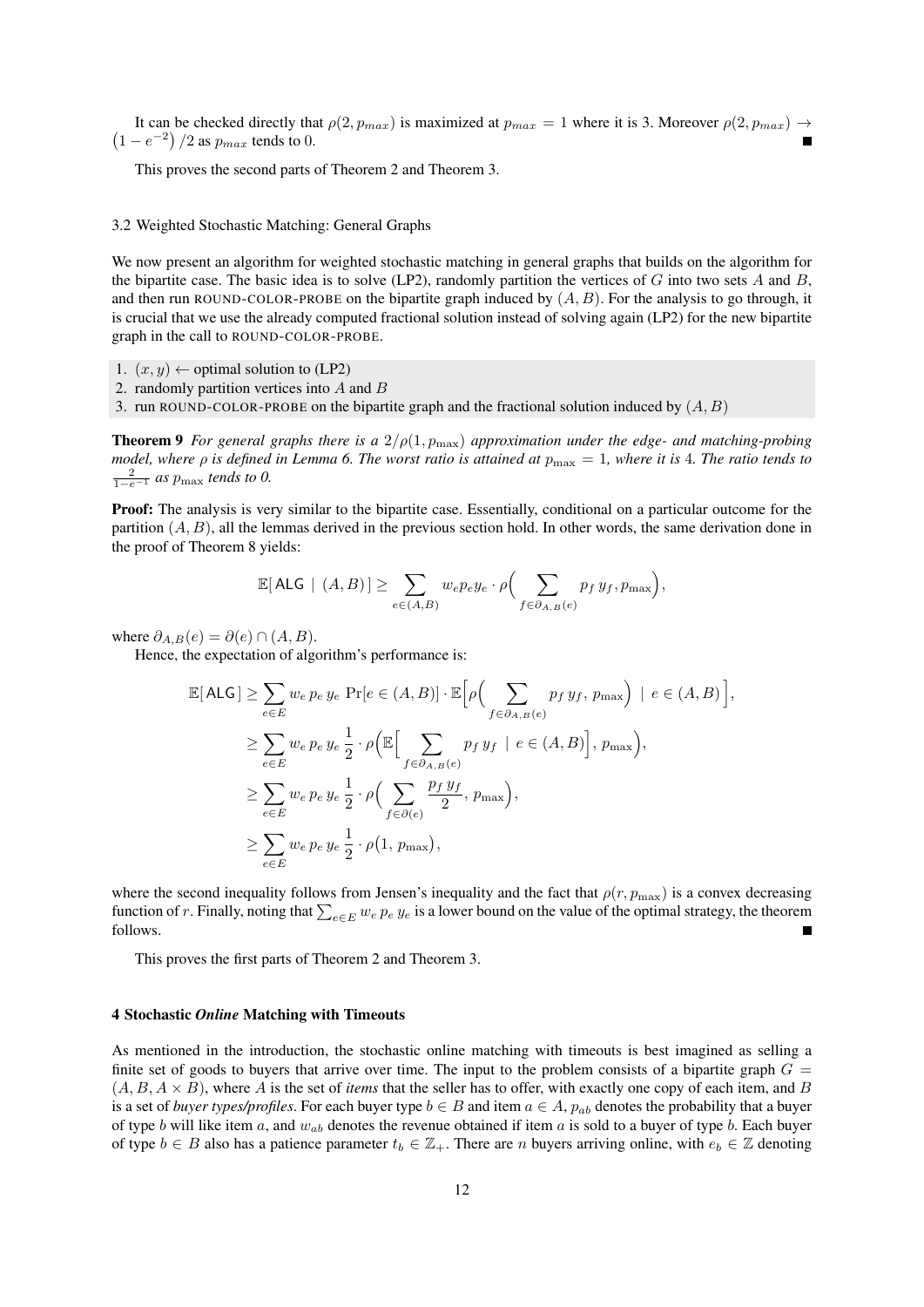the expected number of buyers of type b, with  $\sum e_b = n$ . Let D denote the induced probability distribution on B by defining  $Pr_{\mathcal{D}}[b] = e_b/n$ . All the above information is given as input.

The stochastic online model is the following: At each point in time, a buyer arrives, where her type  $\mathbf{b} \in_{\mathcal{D}} B$ is an i.i.d. draw from  $D$ . The algorithm now shows her *up to*  $t<sub>b</sub>$  *distinct items one-by-one*: the buyer likes each item  $a \in A$  shown to her independently with probability  $p_{ab}$ . The buyer purchases the first item that she is *offered and likes*; if she buys item a, the revenue accrued is  $w_{ab}$ . If she does not like any of the items shown, she leaves without buying. The objective is to maximize the expected revenue.

We get the stochastic online matching problem of Feldman *et al.* [12] if we have  $w_{ab} = p_{ab} \in \{0, 1\}$ , in which case we need only consider  $t_b = 1$ . Their focus was on beating the  $1 - 1/e$ -competitiveness known for worst-case models [23, 22, 27, 7, 15]; they gave a 0.67-competitive algorithm that works for the unweighted case with high probability. On the other hand, our results are for the weighted case (with preference-uncertainty and timeouts), but only in expectation. Furthermore, in our extension, due to the presence of timeouts (see Section 1.2), any algorithm that provides a guarantee whp must necessarily have a high competitive ratio.

*By making copies of buyer types, we may assume that*  $e_b = 1$  *for all*  $b \in B$ *, and*  $D$  *is uniform over*  $B$ *.* For a particular run of the algorithm, let  $\hat{B}$  denote the actual set of buyers that arrive during that run. Let  $\hat{G} =$  $(A, \hat{B}, A \times \hat{B})$ , where for each  $a \in A$  and  $\hat{b} \in \hat{B}$  (and suppose its type is some  $b \in B$ ), the probability associated with edge  $(a, b)$  is  $p_{ab}$  and its weight is  $w_{ab}$ . Moreover, for each  $b \in B$  (with type, say,  $b \in B$ ), set its patience parameter to  $t_{\hat{b}} = t_b$ . We will call this the *instance graph*; the algorithm sees the vertices of  $\hat{B}$  in random order, and has to adaptively find a large matching in  $\tilde{G}$ .

It now seems reasonable that the algorithm of Section 2 (specialized to stochastic matching) should work here. But the algorithm does not know  $\hat{G}$  (the actual instantiation of the buyers) up front, it only knows  $G$ , and hence some more work is required to obtain an algorithm. Further, as was mentioned in the preliminaries, we use OPT to denote the optimal adaptive strategy (instead of the optimal offline matching in  $\hat{G}$  as was done in [12]), and compare our algorithm's performance with this OPT.

**The Linear Program.** For a graph  $H = (A, C, A \times C)$  with each edge  $(a, c)$  having a probability  $p_{ac}$  and weight  $w_{ac}$ , and vertices in C having patience parameters  $t_i$ , consider the LP(H):

$$
\text{maximize} \sum_{a \in A, c \in C} w_{ac} \cdot x_{ac} \tag{LP3}
$$

subject to

$$
\sum_{c \in C} x_{ac} \le 1 \qquad \qquad \forall a \in A \tag{10}
$$

$$
\sum_{a \in A} x_{ac} \le 1 \qquad \forall c \in C \tag{11}
$$

$$
y_{ac} \le t_c \qquad \qquad \forall c \in C \tag{12}
$$

$$
x_{ac} = p_{ac} \cdot y_{ac}
$$
  
\n
$$
y_{ac} \in [0, 1]
$$
  
\n
$$
\forall a \in A, c \in C
$$
  
\n
$$
\forall a \in A, c \in C
$$
  
\n(13)

Note that this LP is very similar to the one in Section 3, but the vertices in A do not have timeout values. Let  $\mathsf{LP}(H)$  denote the optimal value of this LP.

## The algorithm:

- 1. Before any buyers arrive, solve the LP on the expected graph  $G$  to get values  $y^*$ .
- 2. When any buyer  $b$  (of type  $b$ ) arrives online:

 $\sum$ a∈A

- a. If *b* is the first buyer of type *b*, consider the items  $a \in A$  in u.a.r. order. One by one, offer each item *a* (that is still unsold) to  $\hat{b}$  independently with probability  $y_{ab}^*/\alpha$ ; stop if either  $t_b$  offers are made or  $\hat{b}$  purchases any item.
- b. If  $\overline{b}$  is not the first arrival of type b, do not offer any items to  $\overline{b}$ .

In the following, we prove that our algorithm achieves a constant approximation to stochastic online matching with timeouts. The first lemma show that the expected value obtained by the best online adaptive algorithm is bounded above by  $\mathbb{E}[\mathsf{LP}(G)]$ .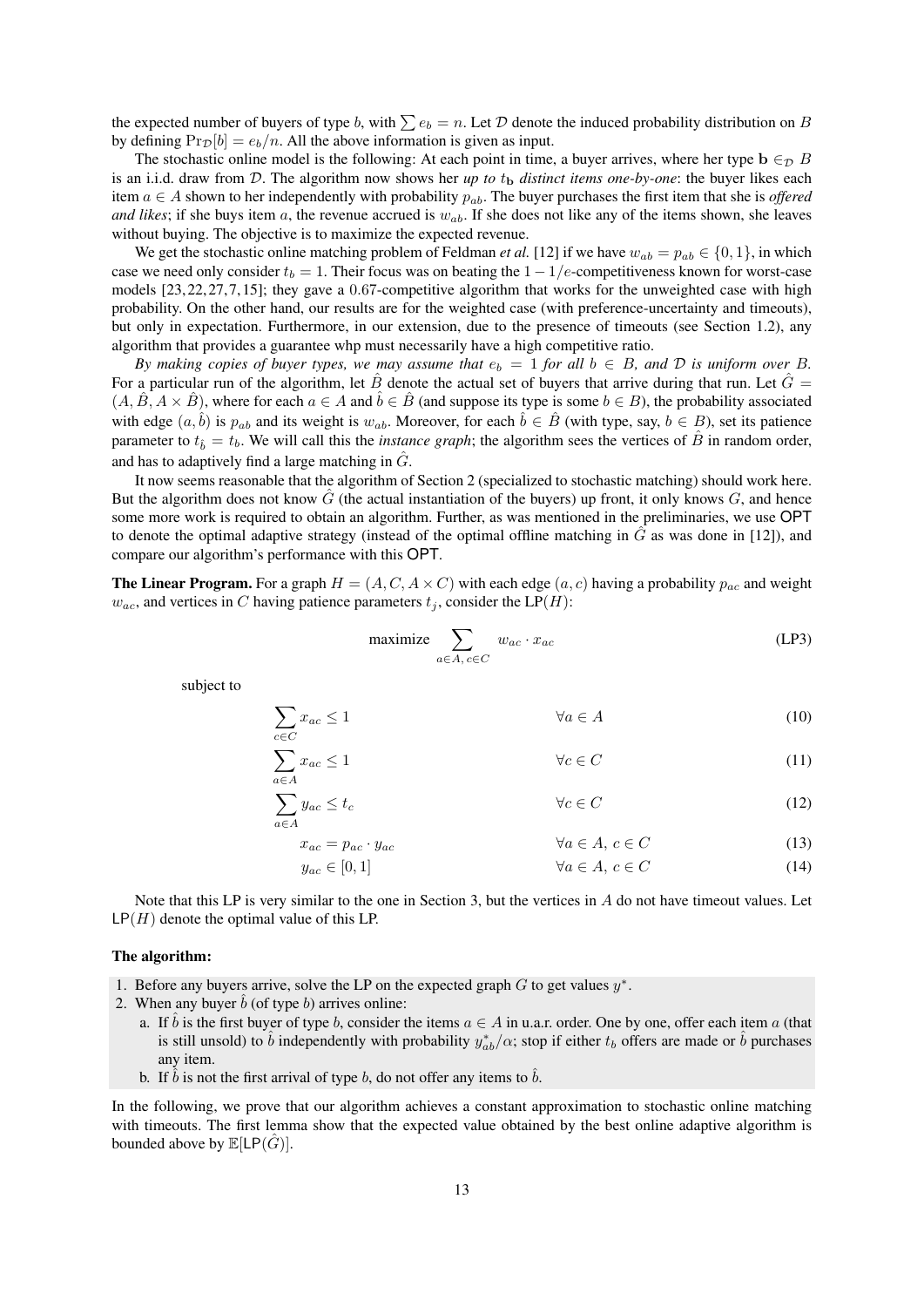**Lemma 9** *The optimal value* OPT *of the given instance is at most*  $\mathbb{E}[LP(\hat{G})]$ *, where the expectation is over the random draws to create*  $\hat{G}$ *.* 

**Proof:** Consider an algorithm that is allowed to see the instantiation  $\hat{B}$  of the buyers before deciding on the selling strategy—the expected revenue of the best such algorithm is clearly an upper bound on OPT. Given any instantiation B, the expected revenue of the optimal selling strategy is at most  $LP(G)$  (see e.g. Claim 1). The claim follows by taking an expectation over  $\hat{B}$ .

**Lemma 10** Our expected revenue is at least  $\left(1 - \frac{1}{e}\right) \frac{1}{\alpha} \left(1 - \frac{1}{\alpha} - \frac{2}{3\alpha^2}\right) \cdot \text{LP}(G)$ .

**Proof:** For any buyer-type  $b \in B$ , in this proof,  $\hat{b}$  refers to the first type-b buyer (if any). For each  $b \in B$ , let r.v.  $T_b \in [n] \cup \{\infty\}$  denote the earliest arrival time of a type-b buyer; if there is no type-b arrival then  $T_b = \infty$ . Note that our algorithm obtains positive revenue only for buyers  $\{\hat{b} \mid b \in B, T_b < \infty\}$ ; let  $R_b$  denote the revenue obtained from buyer  $\hat{b}$  (if any). The expected revenue of the algorithm is  $\mathbb{E}[\sum_{b\in B}R_b]$ . We now estimate  $\mathbb{E}[R_b]$  for a fixed  $b \in B$ .

Let  $A_b \equiv (T_b < \infty)$  denote the event that there is some type-b arrival in the instantiation  $\hat{B}$ . Since each arrival is i.i.d. from the uniform distribution over B,  $Pr[\mathcal{A}_b] = 1 - (1 - 1/n)^n \ge 1 - \frac{1}{e}$ . In the following, we condition on  $\mathcal{A}_b$  and bound  $\mathbb{E}[R_b | \mathcal{A}_b]$ . Hence we assume that buyer  $\hat{b}$  exists.

For any vertex  $a \in A$ , let  $M_a$  denote the indicator r.v. that a is already matched before time  $T_b$ ; and  $O_a$  (resp.  $M'_a$ ) the indicator r.v. that  $\hat{b}$  is timed-out (resp. already matched) when item a is considered for offering to  $\hat{b}$ . Now,

$$
\Pr[\text{item } a \text{ offered to } \hat{b} \mid \mathcal{A}_b] = (1 - \Pr[M_a \cup M'_a \cup O_a \mid \mathcal{A}_b]) \cdot \frac{y_{ab}}{\alpha}
$$

$$
\geq (1 - \Pr[M_a \mid \mathcal{A}_b] - \Pr[M'_a \cup O_a \mid \mathcal{A}_b]) \cdot \frac{y_{ab}}{\alpha}
$$
(15)

**Claim 3** *For any*  $a \in A$  *and*  $b \in B$ ,  $\Pr[M_a | A_b] \leq \frac{1}{2\alpha}$ .

**Proof:** For any  $v \in B \setminus \{b\}$ , let  $I_b^v$  denote the indicator r.v. for the event  $T_v < T_b$ . We have:

$$
\Pr[M_a | \mathcal{A}_b] = \sum_{v \in B \setminus \{b\}} \Pr[\text{type-}v \text{ buyer is matched to } a \text{ before time } T_b | \mathcal{A}_b]
$$
(16)

$$
= \sum_{v \in B \setminus \{b\}} \Pr[I_b^v \mid \mathcal{A}_b] \cdot \Pr[\hat{v} \text{ matched to } a \mid I_b^v, \mathcal{A}_b] \tag{17}
$$

$$
\leq \sum_{v \in B \setminus \{b\}} \Pr[I_b^v \mid \mathcal{A}_b] \cdot \frac{x_{av}}{\alpha} \leq \frac{1}{2} \sum_{v \in B \setminus \{b\}} \frac{x_{av}}{\alpha} \leq \frac{1}{2\alpha}, \tag{18}
$$

where the first inequality follows from the fact that even after the algorithm has considered an edge  $(a, v)$ , the probability of matching  $(a, v)$  is  $\frac{y_{av}}{\alpha} \cdot p_{av}$ , the last inequality uses LP-constraint (10) for graph  $\tilde{G}$ , and the second last inequality uses  $Pr[I_b^v | \overline{A_b}] \leq \frac{1}{2}$  (for  $v \in B \setminus \{b\}$ ), which we show next.

Note that event  $I_b^v \wedge A_b$  corresponds to  $(T_v < T_b < \infty)$ ; and event  $A_b$  contains both  $(T_v < T_b < \infty)$ and  $(T_b < T_v < \infty)$ . By symmetry,  $Pr[T_v < T_b < \infty] = Pr[T_b < T_v < \infty]$ , which implies:

$$
\Pr[T_b^v \mid \mathcal{A}_b] = \frac{\Pr[T_v < T_b < \infty]}{\Pr[\mathcal{A}_b]} \le \frac{\Pr[T_v < T_b < \infty]}{\Pr[(T_v < T_b < \infty) \lor (T_b < T_v < \infty)]} = \frac{1}{2}.
$$

This completes the proof of Claim 3.

**Claim 4** *For any*  $a \in A$  *and*  $b \in B$ ,  $Pr[M'_a \cup O_a | A_b] \leq \frac{1}{2\alpha} + \frac{2}{3\alpha^2}$ .

**Proof:** It is easy to prove an upper bound of  $\frac{1}{\alpha}$  via Markov's inequality. Since items offered to  $\hat{b}$  are considered in u.a.r. order, we obtain  $Pr[O_a | A_b] \leq \frac{1}{2\alpha}$  and  $Pr[M'_a | A_b] \leq \frac{1}{2\alpha}$ , using LP-constraints (12) and (11) respectively. This suffices to get a weaker constant approximation in Theorem 4.

Proving the stronger bound claimed above requires some case analysis:

- Suppose  $t_b = 1$ . Here we have  $M'_a \subseteq O_a$ , so  $Pr[M'_a \cup O_a | \mathcal{A}_b] = Pr[ O_a | \mathcal{A}_b] \le \frac{1}{2\alpha}$ .
- Suppose  $t_b \ge 2$ . In this case we prove  $Pr[O_a | A_b] \le \frac{2}{3\alpha^2}$  using a Chernoff-type bound (see Claim 5 below). Now by union bound,  $Pr[M'_a \cup O_a | \mathcal{A}_b] \leq \frac{1}{2\alpha} + \frac{2}{3\alpha^2}$ .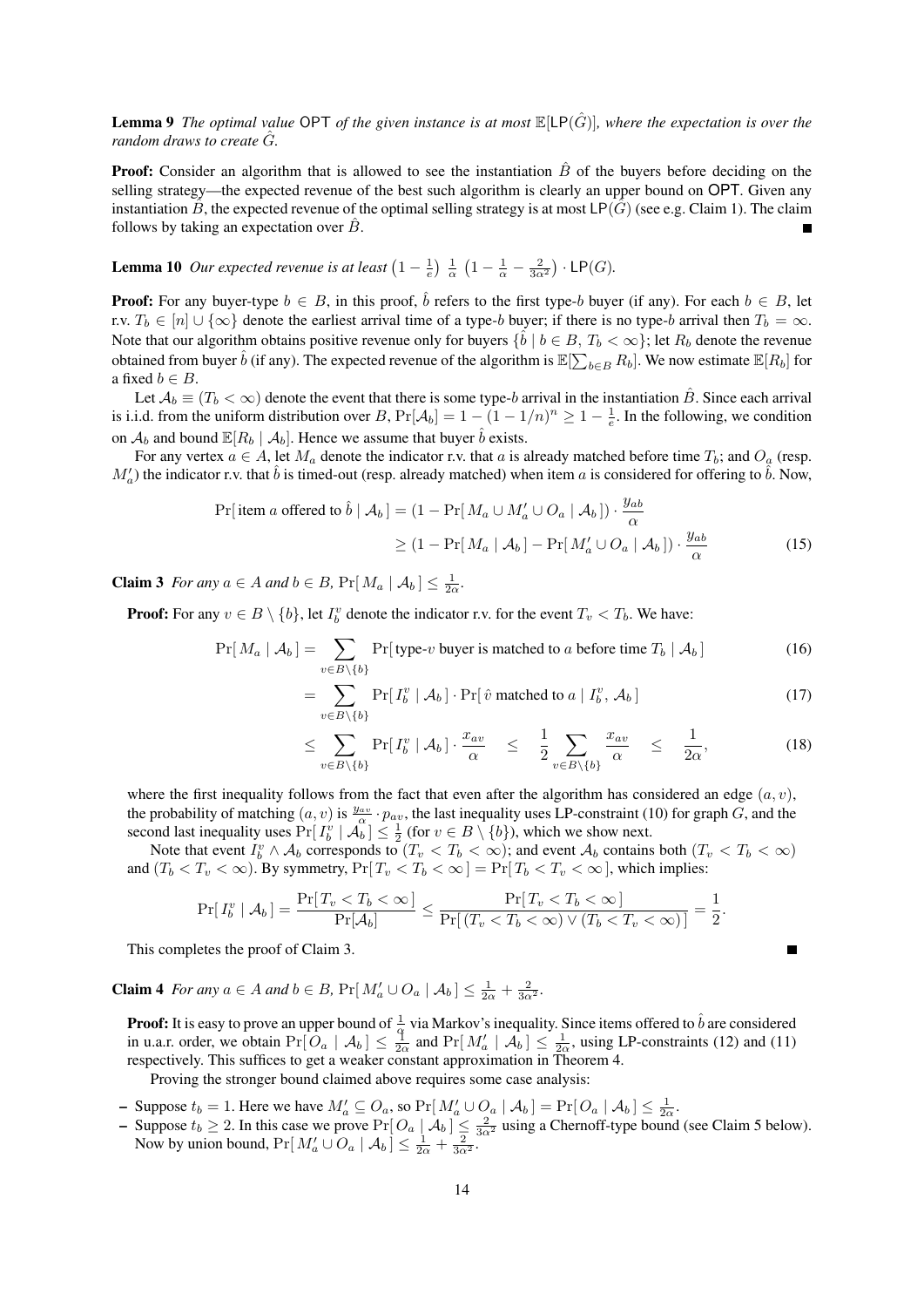In both cases above, the statement in Claim 4 holds.

**Claim 5** *Suppose*  $\alpha \ge e$ *. For any*  $b \in B$  *with*  $t_b \ge 2$ *, and any*  $a \in A$ *, the probability that*  $\hat{b}$  *has timed out when* a *is considered for offering to*  $\hat{b}$  *<i>is at most*  $\frac{2}{3\alpha^2}$ *.* 

**Proof:** Let  $t = t_b \geq 2$  denote the patience parameter for vertex b, and  $\pi$  the random order in which items A are considered. Let  $F = A \setminus \{a\}$ . Then the probability that  $\hat{b}$  has timed out when a is considered is upper bounded by:

$$
\sum_{\{p_1,\dots,p_t\}\subseteq F} \Pr[\text{items } p_1,\dots,p_t \text{ appear before } a \text{ in } \pi \text{ AND are all offered}], \tag{19}
$$

$$
\leq \frac{1}{t!} \cdot \sum_{p_1, \dots, p_t \in F} \Pr[\text{items } p_1, \dots, p_t \text{ appear before } f \text{ in } \pi \text{ AND are all offered}], \tag{20}
$$

$$
\leq \frac{1}{t!} \cdot \sum_{p_1, \cdots, p_t \in F} \Pr[\text{items } p_1, \cdots, p_t \text{ appear before } f \text{ in } \pi] \cdot \prod_{\ell=1}^t \frac{y_{p_\ell}}{\alpha},\tag{21}
$$

$$
=\frac{1}{(t+1)!}\cdot\sum_{p_1,\cdots,p_t\in F}\prod_{\ell=1}^t\frac{y_{p_\ell}}{\alpha},\tag{22}
$$

$$
=\frac{1}{(t+1)!} \cdot \left(\sum_{p \in F} \frac{y_p}{\alpha}\right)^t \tag{23}
$$

$$
\leq \frac{1}{(t+1)!} \cdot \left(\frac{t}{\alpha}\right)^t.
$$
\n(24)

In the above, the summation in (19) is over unordered *t*-tuples whereas the subsequent ones (20)-(22) are over ordered tuples (with repetition). Inequality (21) uses the fact that for any item  $g$ , the probability of offering g *conditioned* on  $\pi$  and the outcomes until g is considered, is at most  $y_g/\alpha$ . Equation (22) follows from the fact that probability that f is the last to appear among  $\{p_1, \dots, p_t, f\}$  in a random permutation  $\pi$  is  $\frac{1}{t+1}$ . Finally, (24) follows from the LP constraint (12) at b.

Let  $f(t) := \frac{1}{(t+1)!} \cdot \left(\frac{t}{\alpha}\right)^t$ . We claim that  $f(t) \leq \frac{2}{3\alpha^2}$  when  $\alpha \geq e$  and  $t \geq 2$ , which would prove the claim. Note that this is indeed true for  $t = 2$  (in fact with equality). Also  $f(t+1) \le f(t)$  for all  $t \ge 2$  due to:

$$
\frac{f(t+1)}{f(t)} = \left(\frac{t+1}{t}\right)^t \cdot \frac{t+1}{t+2} \cdot \frac{1}{\alpha} \le \frac{e}{\alpha} \le 1.
$$

Thus we obtain the desired upper bound.

Now applying Claims 3 and 4 to (15), we obtain:

$$
\Pr[\text{item } a \text{ offered to } \hat{b} \mid \mathcal{A}_b] \ge \frac{1}{\alpha} \left(1 - \frac{1}{\alpha} - \frac{2}{3\alpha^2}\right) \cdot y_{ab}.
$$

This implies:

$$
\mathbb{E}[R_b | \mathcal{A}_b] = \sum_{a \in A} w_{ab} \cdot p_{ab} \cdot \Pr[\text{ item } a \text{ offered to } \hat{b} | \mathcal{A}_b]
$$

$$
\geq \frac{1}{\alpha} \left( 1 - \frac{1}{\alpha} - \frac{2}{3\alpha^2} \right) \sum_{a \in A} w_{ab} \cdot x_{ab}.
$$

Since  $Pr[\mathcal{A}_b] \ge 1 - \frac{1}{e}$ , we also have  $\mathbb{E}[R_b] \ge (1 - \frac{1}{e}) \frac{1}{\alpha} (1 - \frac{1}{\alpha} - \frac{2}{3\alpha^2}) \sum_{a \in A} w_{ab} \cdot x_{ab}$ . Finally, the expected revenue obtained by the algorithm is:

$$
\sum_{b \in B} \mathbb{E}[R_b] \ge \left(1 - \frac{1}{e}\right) \frac{1}{\alpha} \left(1 - \frac{1}{\alpha} - \frac{2}{3\alpha^2}\right) \cdot \mathsf{LP}(G).
$$

This proves Lemma 10.

٠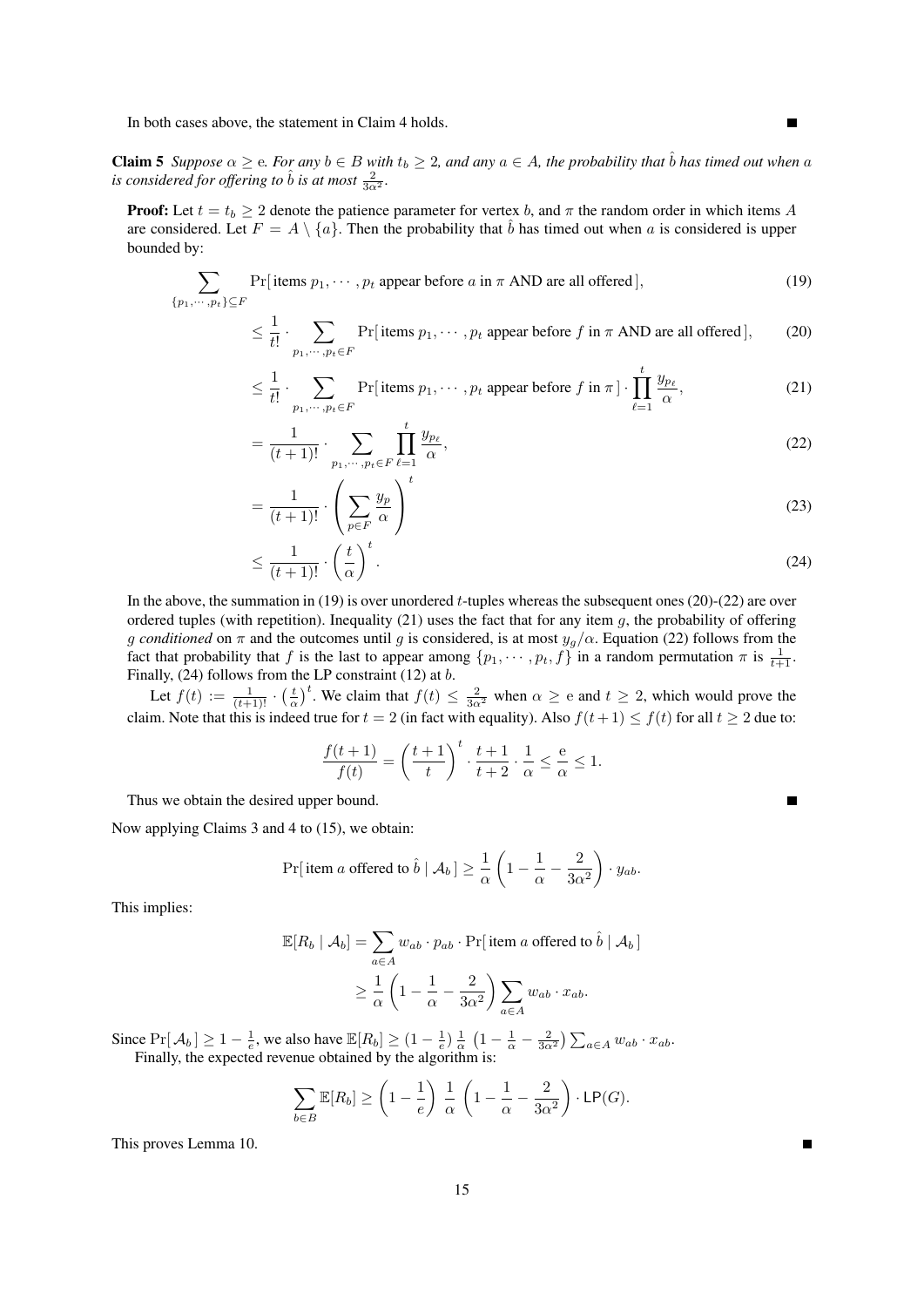Note that we have shown that  $\mathbb{E}[LP(\hat{G})]$  is an upper bound on OPT, and that we can get a constant fraction of  $LP(G)$ . The final lemma relates these two, namely the LP-value of the expected graph  $G$  (computed in Step 1) to the expected LP-value of the instantiation  $\hat{G}$ ; the proof uses a simple but subtle duality-based argument.

**Lemma 11** 
$$
\textsf{LP}(G) \geq \mathbb{E}[\textsf{LP}(\hat{G})].
$$

Proof: Consider the dual of the linear program (LP3).

$$
\min \sum_{a \in A} \alpha_a + \sum_{c \in C} (\alpha_c + t_c \cdot \beta_c) + \sum_{a \in A, c \in C} z_{ac} \tag{25}
$$

$$
z_{ac} + p_{ac} \cdot (\alpha_a + \alpha_c) + \beta_c \ge w_{ac} \cdot p_{ac}
$$
  
\n
$$
\alpha, \beta, z \ge 0
$$
\n
$$
(26)
$$
\n
$$
(27)
$$

Let  $(\alpha, \beta, z)$  denote the optimal dual solution corresponding to graph G; note that its objective value equals LP(G) by strong duality. For any instantiation  $\hat{G}$ , define dual solution  $(\hat{\alpha}, \hat{\beta}, \hat{z})$  as follows:

• For all  $a \in A$ ,  $\hat{\alpha}_a = \alpha_a$ .

- For each  $c \in \hat{B}$  (of type b),  $\hat{\alpha}_c = \alpha_b$  and  $\hat{\beta}_c = \beta_b$ .
- For each  $a \in A$  and  $c \in \hat{B}$  (of type b),  $\hat{z}_{ac} = z_{ab}$ .

Note that  $(\hat{\alpha}, \hat{\beta}, \hat{z})$  is a feasible dual solution corresponding to the LP on  $\hat{G}$ : there is constraint for each  $a \in A$  and  $c \in B$ , which reduces to a constraint for  $(\alpha, \beta, z)$  in the dual corresponding to G. By weak duality, the objective value for  $(\hat{\alpha}, \hat{\beta}, \hat{z})$  is an upper-bound on LP( $\hat{G}$ ). For each  $b \in B$ , let  $N_b$  denote the number of type b buyers in the instantiation  $\hat{B}$ ; note that  $\mathbb{E}[N_b] = 1$  by definition of distribution D. Then the dual objective for  $(\hat{\alpha}, \hat{\beta}, \hat{z})$  satisfies:

$$
\sum_{a\in A} \alpha_a + \sum_{b\in B} N_b \cdot (\alpha_b + t_b \cdot \beta_b) + \sum_{a\in A, b\in B} N_b \cdot z_{ab} \geq \mathsf{LP}(\hat{G}).
$$

Taking an expectation over  $\hat{B}$ , we obtain:

$$
\mathbb{E}[\mathsf{LP}(\hat{G})] \leq \sum_{a \in A} \alpha_a + \sum_{b \in B} \mathbb{E}[N_b] \cdot \left(\alpha_b + t_b \cdot \beta_b + \sum_{a \in A} z_{ab}\right)
$$
  
= 
$$
\sum_{a \in A} \alpha_a + \sum_{b \in B} (\alpha_b + t_b \cdot \beta_b) + \sum_{a \in A, b \in B} z_{ab} = \mathsf{LP}(G).
$$

This proves the lemma.

Applying Lemmas 9, 10 and 11, and setting  $\alpha = \frac{2}{\sqrt{2}}$  $\frac{2}{3-1}$ , completes Theorem 4's proof.

## 5 Final Remarks

An extended abstract of this paper appeared in the Proceedings of the 18th Annual European Symposium on Algorithms [4]. The bounds presented here in Section 3 are slightly better than those claimed in the extended abstract. It remains an open question to obtain nontrivial lower bounds for the stochastic matching problem.

*Acknowledgements.* We would like to thank Aravind Srinivasan for helpful discussions.

#### References

- 1. M. Adamczyk. Greedy algorithm for stochastic matching is a 2-approximation, 2010. arXiv:1007.3036.
- 2. N. Alon and J. H. Spencer. *The probabilistic method*. Wiley-Interscience, 2008.
- 3. B. Bahmani and M. Kapralov. Improved bounds for online stochastic matching. In *Proceedings of the 18th European Symposium on Algorithms, LNCS 6346*, pages 170–181. Springer, 2010.
- 4. N. Bansal, A. Gupta, J. Li, J. Mestre, V. Nagarajan, and A. Rudra. When LP is the Cure for Your Matching Woes: Improved Bounds for Stochastic Matchings. In *Proceedings of the 18th European Symposium on Algorithms, LNCS 6346*, pages 218–229. Springer, 2010.
- 5. N. Bansal, N. Korula, V. Nagarajan, and A. Srinivasan. On k-column sparse packing programs. *Proceedings of the 14th Conference on Integer Programming and Combinatorial Optimization, LNCS 6080*, pages 369–382, 2010.
- 6. S. Bhattacharya, G. Goel, S. Gollapudi, and K. Munagala. Budget constrained auctions with heterogeneous items. In *Proceedings of the 41st ACM Symposium on Theory of Computing*, pages 379–388. ACM, 2010.
- 7. B. E. Birnbaum and C. Mathieu. On-line bipartite matching made simple. *SIGACT News*, 39(1):80–87, 2008.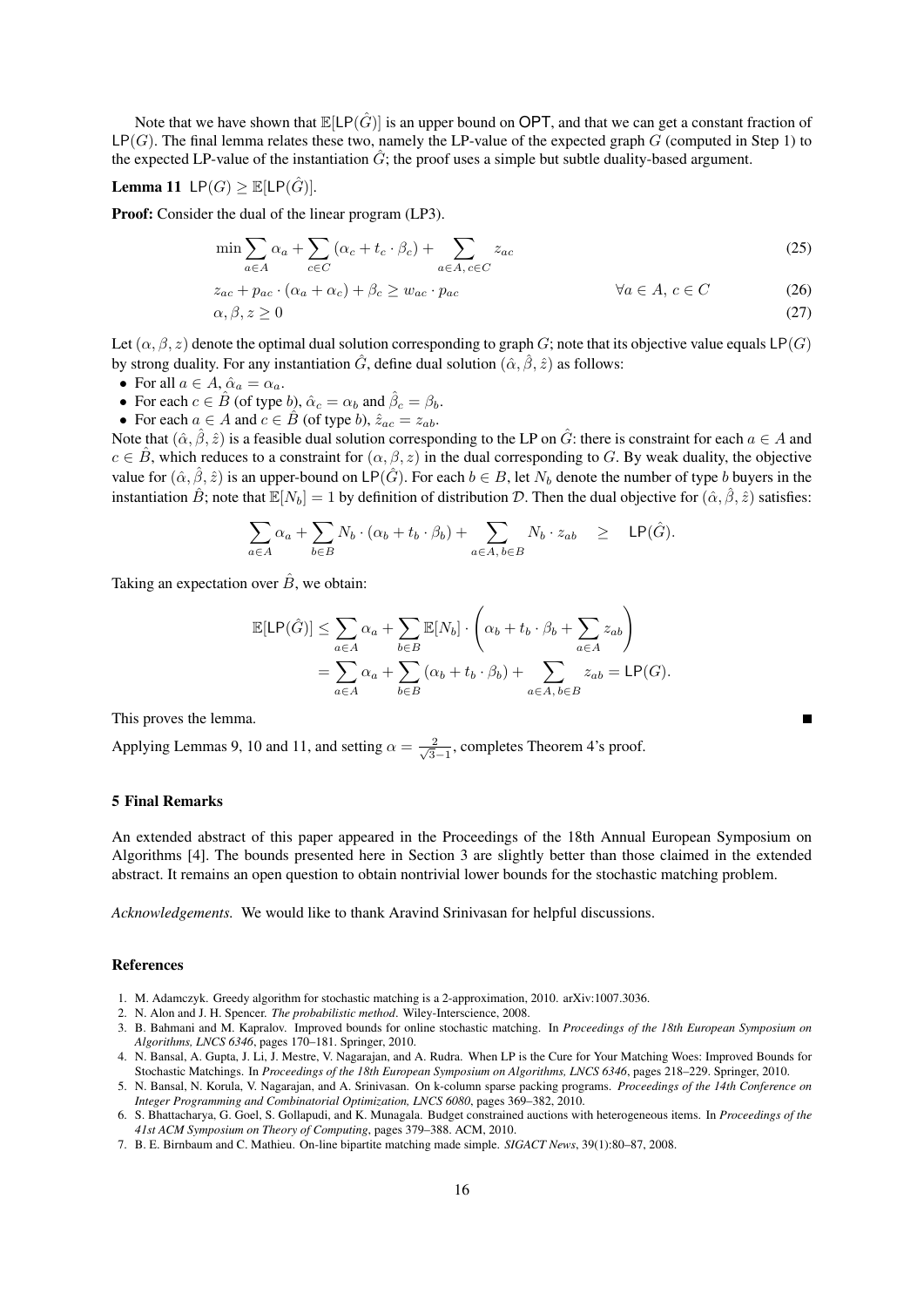- 8. R. Carr and S. Vempala. Randomized metarounding. *Random Structures Algorithms*, 20(3):343–352, 2002. Probabilistic methods in combinatorial optimization.
- 9. N. Chen, N. Immorlica, A. R. Karlin, M. Mahdian, and A. Rudra. Approximating matches made in heaven. In *Proceedings of the 36th International Colloquium on Automata, Languages and Programming, LNCS 5555*, pages 266–278, 2009.
- 10. B. C. Dean, M. X. Goemans, and J. Vondrak. Adaptivity and approximation for stochastic packing problems. In ´ *Proceedings fo the 16th Annual ACM-SIAM Symposium on Discrete Algorithms*, pages 395–404, 2005.
- 11. B. C. Dean, M. X. Goemans, and J. Vondrák. Approximating the stochastic knapsack problem: the benefit of adaptivity. Mathematics of *Operations Research*, 33(4):945–964, 2008.
- 12. J. Feldman, A. Mehta, V. S. Mirrokni, and S. Muthukrishnan. Online stochastic matching: Beating 1 − 1/e. In *Proceedings of the 50th Annual Symposium on Foundations of Computer Science*, pages 117–126. IEEE, 2009.
- 13. Z. Füredi, J. Kahn, and P. Seymour. On the Fractional Matching Polytope of a Hypergraph. *Combinatorica*, 13(2):167-180, 1993.
- 14. R. Gandhi, S. Khuller, S. Parthasarathy, and A. Srinivasan. Dependent rounding and its applications to approximation algorithms. *Journal of the ACM*, 53(3):360, 2006.
- 15. G. Goel and A. Mehta. Online budgeted matching in random input models with applications to adwords. In *Proceedings of the 19th Annual ACM-SIAM Symposium on Discrete Algorithms*, pages 982–991, 2008.
- 16. S. Guha and K. Munagala. Approximation algorithms for partial-information based stochastic control with markovian rewards. In *Proceedings of the 48th Annual IEEE Symposium on Foundations of Computer Science*, pages 483–493, 2007.
- 17. S. Guha and K. Munagala. Multi-armed bandits with metric switching costs. In *Proceedings of the 36th International Colloquium on Automata, Languages and Programming, LNCS 5555*, pages 496–507, 2009.
- 18. A. Gupta, R. Krishnaswamy, M. Molinaro, and R. Ravi. Approximation algorithms for correlated knapsacks and non-martingale bandits, 2011. CoRR, abs/1102.3749.
- 19. A. Gupta, M. Pál, R. Ravi, and A. Sinha. Boosted sampling: approximation algorithms for stochastic optimization. In *Proceedings of the 36th ACM Symposium on Theory of Computing*, pages 417–426. ACM, 2004.
- 20. E. Hazan, S. Safra, and O. Schwartz. On the complexity of approximating k-set packing. *Computational Complexity*, 15(1):20–39, 2006. 21. C. Hurkens and A. Schrijver. On the size of systems of sets every t of which have an SDR, with an application to the worst-case ratio of
- heuristics for packing problems. *SIAM Journal on Discrete Mathematics*, 2(1):68–72, 1989.
- 22. B. Kalyanasundaram and K. Pruhs. Online weighted matching. *Journal of Algorithms*, 14(3):478–488, 1993.
- 23. R. M. Karp, U. V. Vazirani, and V. V. Vazirani. An optimal algorithm for online bipartite matching. In *Proceedings of the 22nd Annual ACM Symposium on Theory of Computing*, pages 352–358. ACM, 1990.
- 24. I. Katriel, C. Kenyon-Mathieu, and E. Upfal. Commitment under uncertainty: Two-stage stochastic matching problems. *Theoretical Computer Science*, 408(2-3):213–223, 2008.
- 25. M. Mahdian, H. Nazerzadeh, and A. Saberi. Allocating online advertisement space with unreliable estimates. In *Proceedings of the 8th ACM Conference on Electronic Commerce*, pages 288–294, 2007.
- 26. V. H. Manshadi, S. O. Gharan, and A. Saberi. Online stochastic matching: Online actions based on offline statistics. In *Proceedings of the 22th Annual ACM-SIAM Symposium on Discrete Algorithms*, 2011.
- 27. A. Mehta, A. Saberi, U. V. Vazirani, and V. V. Vazirani. Adwords and generalized on-line matching. In *Proceedings of the 46th Annual Symposium on Foundations of Computer Science*, pages 264–273, 2005.
- 28. A. Schrijver. *Combinatorial Optimization*. Springer-Verlag, 2003.
- 29. H. Shachnai and A. Srinivasan. Finding large independent sets in graphs and hypergraphs. *SIAM Journal on Discrete Mathematics*, 18(3):488–500, 2005.
- 30. D. Shmoys and C. Swamy. An approximation scheme for stochastic linear programming and its application to stochastic integer programs. *Journal of the ACM*, 53(6):978–1012, 2006.
- 31. C. Swamy and D. Shmoys. Approximation algorithms for 2-stage stochastic optimization problems. *ACM SIGACT News*, 37(1):46, 2006.

## A Cardinality Constrained Multiple Round Stochastic Matching

 $\sum_{k=1}^{k}$  $h=1$ 

We now consider the cardinality constrained multiple round stochastic matching; this was also defined in [9]. In this problem, we arrange for at most C disjoint pairs to date each other simultaneously (constrained by the fact that each person is involved in at most one date at any time), and have k days in which all these dates must happen—again, we want to maximize the expected weight of the matched pairs.

More formally, we can probe several edges concurrently—a "round" may involve probing any set of edges that forms a matching of size at most  $C$ . Given  $k$  and  $C$ , the goal is to find an adaptive strategy for probing edges in rounds such that we use at most  $k$  rounds, and maximize the expected weight of matched edges during these k rounds. As before, one can probe edges involving individual i at most  $t_i$  times, and only if  $i$  is not already matched by the algorithm. In this section, we give a constant-factor approximation for this problem, improving over the previously known  $O(\min\{k, C\})$ -approximation [9] (which only works for the unweighted case).

Our approach, as in the previous sections, is based on linear programming. Using the same argument in Claim 1, we can show that the optimal value of the following LP is an upper bound on any (adaptive) algorithm for the multiple round stochastic matching problem. Below,  $\mathcal{M}_C(G)$  denotes the convex hull of all matchings in G having size at most C.

$$
\text{maximize } \sum_{(i,j)\in E} w_{ij} \cdot \sum_{h=1}^k x_{ij}^h \tag{LP4}
$$

subject to

$$
y_{ij}^h \le 1 \qquad \qquad \forall (i,j) \in E \tag{28}
$$

$$
\sum_{j \in \partial(i)} \sum_{h=1}^{k} y_{ij}^h \le t_i \qquad \forall i \in V \tag{29}
$$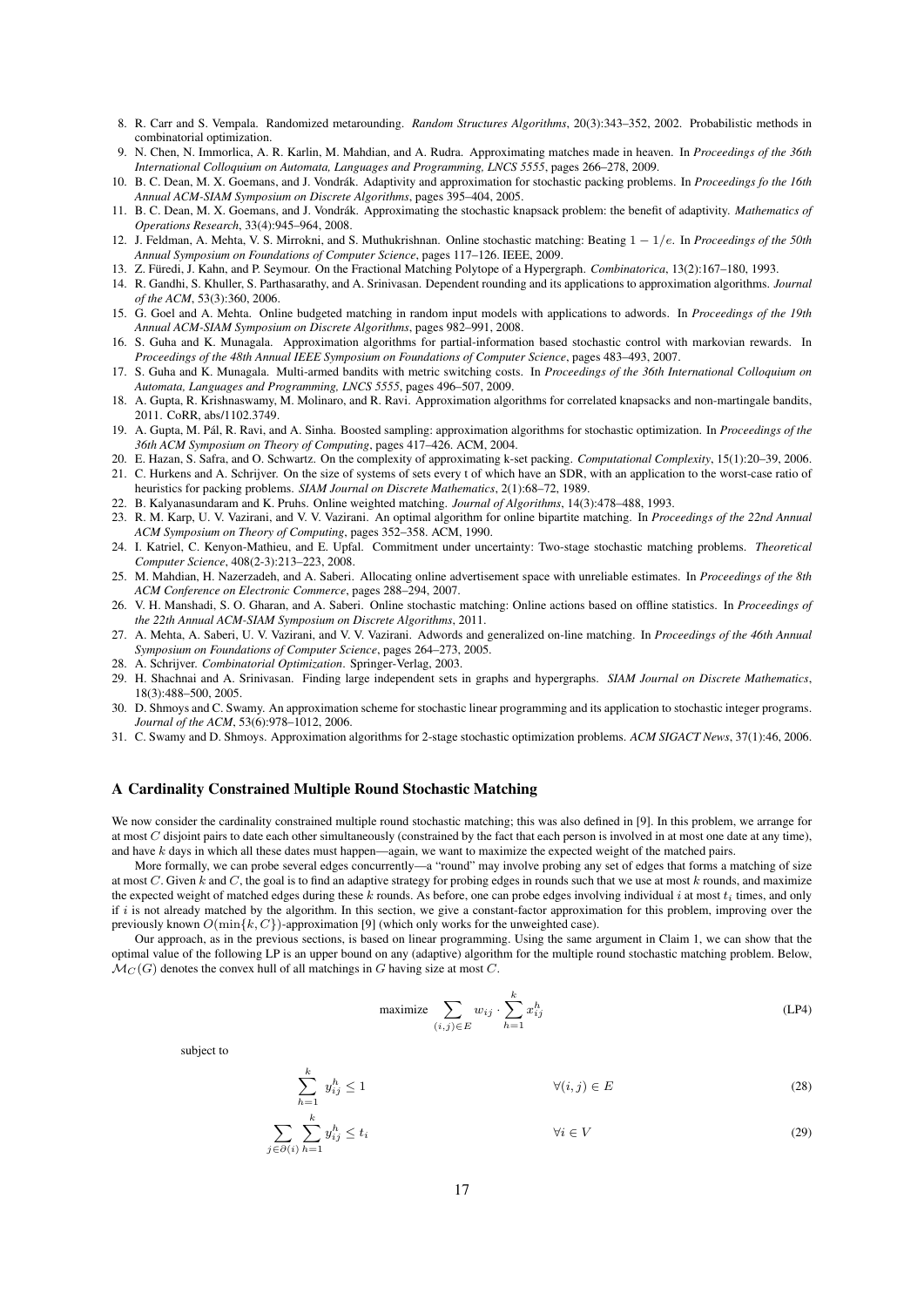$$
y^h \in \mathcal{M}_C(G) \qquad \qquad \forall h \in [k] \tag{30}
$$

 $\forall (i, j) \in E, h \in [k]$  (31)

$$
\sum_{i \in \partial(i)} \sum_{h=1}^{k} x_{ij}^h \le 1 \qquad \forall i \in V \tag{32}
$$

Since there is a linear description for  $\mathcal{M}_C(G)$ , for which we can separate in polynomial time [28, Corollary 18.10a]), the above LP can be solved in polynomial time using the Ellipsoid algorithm. To see that this LP is indeed a relaxation of the original adaptive problem, observe that setting  $y_{ij}^h$  to be "probability that  $(i, j)$  is probed in round h by the optimal strategy" defines a feasible solution to the LP with objective equal to the optimal value of the stochastic matching instance.

Our algorithm first solves the LP to optimality and obtains solution  $(x, y)$ . Note that for each  $h \in [k]$ , using the fact that polytope  $\mathcal{M}_{C}(G)$ is integral and that the variables  $y^h \in \mathcal{M}_C(G)$ , we can write  $y^h$  as a convex combination of matchings of size at most C; i.e., we can find matchings  $\{M_{\ell}^h\}_{\ell}$  and positive values  $\{\lambda_{\ell}^h\}_{\ell}$  such that each  $M_{\ell}^h$  is a matching in G of size at most C and  $y^h = \sum \lambda_{\ell}^h \cdot \chi(M_{\ell}^h)$ , where  $\chi(M_{\ell}^{h})$  denotes the characteristic vector corresponding to the edges that the are present in the matching. (See, e.g. [8], for a polynomial-time procedure.) Fixing the parameter  $\alpha$  to a suitable value to be specified later, the algorithm does the following.

1. for each round  $h = 1, \dots, k$  do a. define the  $h<sup>th</sup>$  matching

 $\mathbb{P}^h := \begin{cases} \emptyset & \text{with probability } 1 - \frac{1}{\alpha} \ \ M_{\ell}^h & \text{with probability } \frac{\lambda_{\ell}^h}{\alpha} \end{cases}$ 

b. Probe all edges in  $\mathbb{P}^h$  that are safe.

j∈∂(i)

We show that this algorithm is a 20-approximation for  $\alpha = 10$ , which proves Theorem 6.

As before, an edge  $(i, j) \in E$  is said to be *safe* iff (a)  $(i, j)$  has not been probed earlier, (b) neither i nor j is matched, and (c) neither i nor j has timed out.

**Lemma 12** *For any edge*  $(i, j) \in E$ *, and at round*  $h \in [k]$ ,  $Pr[(i, j)$  *is safe in round*  $h] \geq 1 - \frac{5}{\alpha}$ *.* 

 $x_{ij}^h=p_{ij}\cdot y_{ij}^h$ 

Proof: We will show that the following three statements hold at round h:

i.  $Pr[(i, j)$  has probed  $] \leq \frac{1}{\alpha}$ .

ii. Pr[vertex *i* is already timed out]  $\leq \frac{1}{\alpha}$ .

iii. Pr[vertex *i* is already matched]  $\leq \frac{1}{\alpha}$ . Since  $Pr[(i, j)$  is *not* safe in round h is at most

 $Pr[(i, j)$  been probed  $] + Pr[i$  matched  $] + Pr[i$  timed out  $] + Pr[j$  matched  $] + Pr[j$  timed out  $]$ 

by the trivial union bound, proving (i)-(iii) will prove the lemma. To prove (i), observe that for any edge  $e \in E$  and round g, Pr[ $e$  probed in round g]  $\leq$  $Pr[e \in \mathbb{P}^g] = \frac{1}{\alpha} y_e^g$ , and hence  $Pr[(i, j)$  probed before round  $h \leq \frac{1}{\alpha} \sum_{g \leq h} y_e^g \leq \frac{1}{\alpha}$ , where the last inequality uses LP constraint (28). The proof for (iii) is identical, using the LP constraint (32). Statement (ii) follows from Markov inequality, noting that the expected

number of probes on vertex *i* is at most  $\frac{t_i^2}{\alpha}$ .

**Theorem 10** *Setting*  $\alpha = 10$  *gives a 20-approximation for multiple round stochastic matching* 

**Proof:** Using Lemma 12, we have for any edge  $(i, j) \in E$  and round  $h \in [k]$ ,

$$
\begin{aligned} \Pr[\,(i,j)\text{ probed in round }h\,] &= \Pr[\,(i,j)\text{ safe in round }h\,]\cdot\Pr[\,(i,j)\in\mathbb{P}^h\mid (i,j)\text{ safe in round }h\,] \\ &\geq \left(1-\frac{5}{\alpha}\right)\cdot\Pr[\,(i,j)\in\mathbb{P}^h\mid (i,j)\text{ safe in round }h\,] \\ &= \left(1-\frac{5}{\alpha}\right)\cdot\frac{y_{ij}^h}{\alpha}, \end{aligned}
$$

where the equality follows from the fact that events  $(i, j) \in \mathbb{P}^h$  and  $(i, j)$  is safe in round h are independent. Thus the expected value accrued by the algorithm is

$$
\sum_{e \in E} w_e \cdot \sum_{h=1}^k \Pr[e \text{ probed in round } h] \cdot p_e \ge \frac{1}{\alpha} \left( 1 - \frac{5}{\alpha} \right) \cdot \sum_{e \in E} w_e \cdot \sum_{h=1}^k y_e^h \cdot p_e,
$$

which is  $\frac{1}{\alpha}$   $\left(1 - \frac{5}{\alpha}\right)$  times the optimal LP-value. Setting  $\alpha = 10$  completes the proof.

## B Unweighted Stochastic Matching: A Greedy Algorithm

In this section we consider a greedy algorithm for the *unweighted* stochastic matching problem: in this unweighted version, all edges have unit weight, and the goal is to maximize the expected number of matched edges. The greedy algorithm was proposed by Chen et al. [9], and they gave an analysis proving it to be a 4-approximation; however, the proof was fairly involved. Here, we give a significantly simpler analysis showing an approximation guarantee of 5. The greedy algorithm we consider is the following: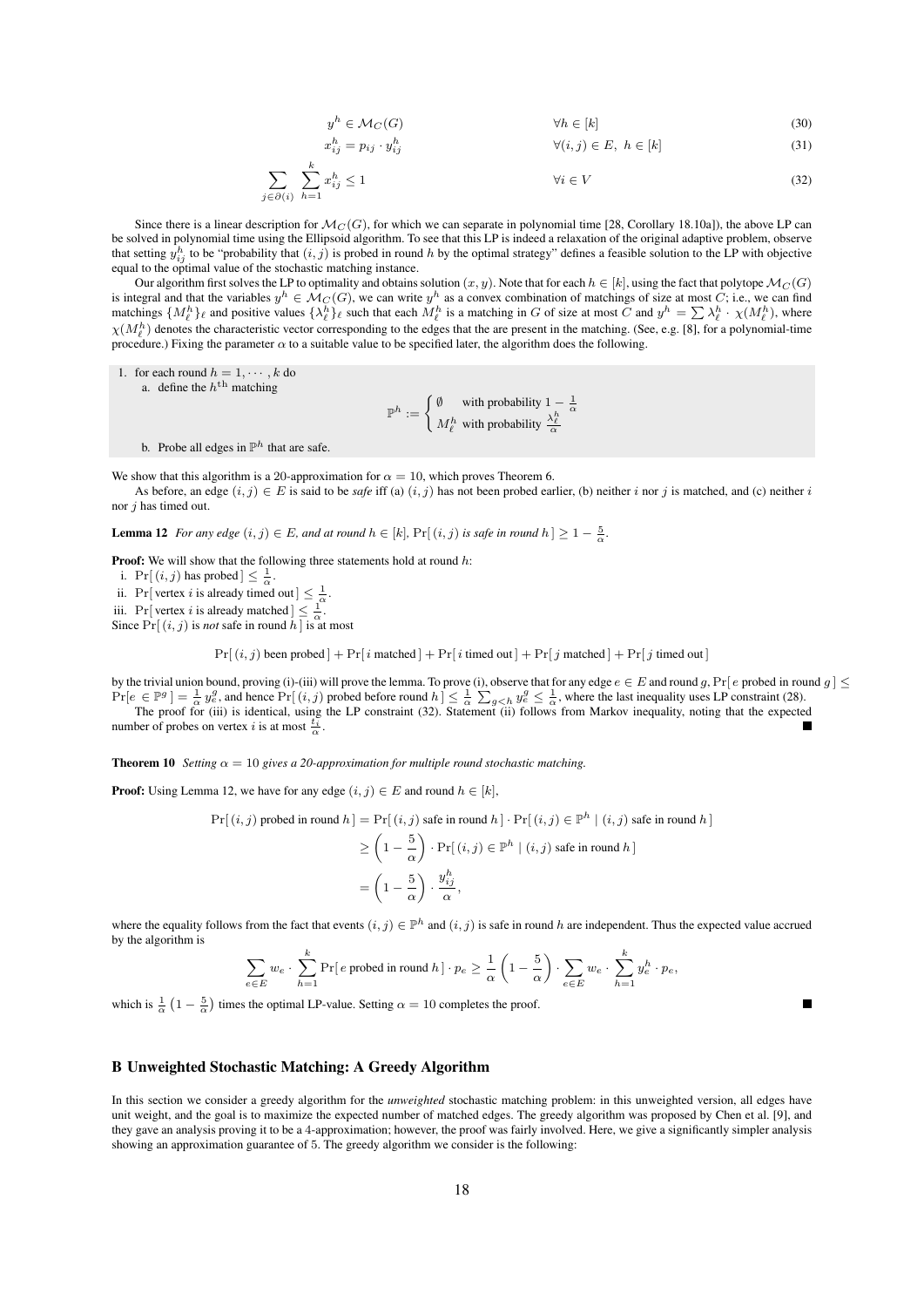- 1. Let  $\sigma$  denote the ordering of the edges in E by non-increasing  $p_e$ -values.
- 2. Consider the edges  $e \in E$  in the order given by  $\sigma$ 
	- a. If edge e is *safe* then probe it, else do not probe e.

Recall that an edge is safe if neither of its endpoints have been matched or timed out. Note that the expected value of the greedy algorithm is

$$
\mathsf{ALG} = \sum_{e \in E} \Pr[\, e \text{ is matched}\,] = \sum_{e \in E} \Pr[\, e \text{ is probed}\,] \cdot p_e.
$$

### B.1 The Analysis

While the algorithm does not have anything to do with the linear programming relaxation we presented in the previous section, we will use that LP for our analysis. Consider the optimal LP solution  $(x^*, y^*)$ , and recall that  $(x^*, y^*)$  satisfy the conditions (4)-(7). (Alternatively, use the fractional solution  $y_e^* := \Pr[e \text{ is probed in the optimal strategy}]$  and  $x_e^* := \Pr[e \text{ is matched in the optimal strategy}].$  For each  $e = (i, j) \in E$ , define the following three events:

> $M_e :=$  either i or j is matched when e is considered in  $\sigma$ ,  $R_e :=$  either i or j has timed out when e is considered in  $\sigma$ , and  $B_e := M_e \vee R_e.$

By the algorithm, it follows that  $Pr[e]$  is probed  $] = 1 - Pr[B_e]$  for all  $e \in E$ . So,

$$
\mathsf{ALG} = \sum_{e \in E} (1 - \Pr[B_e]) p_e \ge \sum_{e \in E} (1 - \Pr[B_e]) \cdot y_e^* p_e \tag{33}
$$

The following two lemmas charge the value accrued by the algorithm in two different ways to the optimal LP solution.

**Lemma 13** 2ALG  $\geq \sum_{g \in E} \Pr[M_g] \cdot y_g^* \cdot p_g$ .

**Proof:** In the greedy algorithm, whenever edge  $e = (i, j)$  gets matched, *write* value of  $\frac{y_j^* p_f}{2}$  on each edge  $f \in \partial(i) \bigcup \partial(j)$ . Note that the total value written when edge  $e = (i, j)$  gets matched is at most:

$$
\sum_{f\in \partial(i)}\frac{y^*_f\,p_f}{2}+\sum_{f\in \partial(j)}\frac{y^*_f\,p_f}{2}=\frac{1}{2}\sum_{f\in \partial(i)}x^*_f+\frac{1}{2}\sum_{f\in \partial(j)}x^*_f\leq 1,
$$

where the inequality follows from (4). Recall that in any possible execution of Greedy, an edge is matched at most once. Thus the expected total value written (on all edges) is at most  $\sum_{e \in E} \Pr[e \text{ is matched}] = \text{ALG}.$ 

On the other hand, whenever event  $M_g$  occurs in the greedy algorithm (at some edge  $g = (a, b) \in E$ ), *read*  $\frac{y_g^* \cdot p_g}{2}$  value from g. Consider any outcome where event  $M_g$  occurs: it must be that either a or b was already matched (say via edge e); this in turn means that  $\frac{y_g^* \cdot p_g}{2}$  value was written on edge g at the time when e got matched (since g is adjacent to e). Thus the value read from an edge (at any point) is at most the value already written on it. Thus the expected total value read from all edges is  $\sum_{g \in E} \Pr[M_g] \cdot \frac{y_g^* p_g}{2} \leq E[\text{total value written}] \leq A L G$ .

# Lemma 14 2ALG  $\geq \sum_{g \in E} \Pr[R_g] \cdot y_g^* \cdot p_g$ .

**Proof:** Consider the execution of the greedy algorithm, with a *value*  $\alpha_e$  defined on each edge  $e \in E$  (initialized to zero). Whenever an edge  $e = (i, j)$  gets probed, do (where  $\sigma_e$  denotes the edges in E that appear after e in  $\sigma$ ):

- 1. For each  $f \in \partial(i) \cap \sigma_e$ , increase  $\alpha_f$  by  $\frac{y_f^* p_f}{2t_i}$  $\frac{f^{\prime}f^{\prime}}{2t_i}$ .
- 2. For each  $f \in \partial(j) \cap \sigma_e$ , increase  $\alpha_f$  by  $\frac{y_f^* p_f}{2t}$  $\frac{f^{\prime}f^{\prime}}{2t_j}$ .

Let  $A := \sum_{e \in E} \alpha_e$ . Note that the increase in A when edge  $e = (i, j)$  gets probed is:

$$
\sum_{f \in \partial(i) \cap \sigma_e} \frac{y^*_f p_f}{2t_i} + \sum_{f \in \partial(j) \cap \sigma_e} \frac{y^*_f p_f}{2t_j} \leq \frac{p_e}{2} \left( \frac{1}{t_i} \sum_{f \in \partial(i) \cap \sigma_e} y^*_f + \frac{1}{t_j} \sum_{f \in \partial(j) \cap \sigma_e} y^*_f \right) \leq p_e,
$$

where for the first inequality we use the greedy property that  $p_e \geq p_f$  for all  $f \in \sigma_e$  and the second inequality follows from (5). Thus the expected value of A at the end of the greedy algorithm is  $\mathbb{E}[A]$  at the end of Greedy]  $\leq \sum_{e \in E} \Pr[e]$  is probed  $\cdot$   $p_e$  = ALG. (Recall that in any possible execution of Greedy, an edge is probed at most once.)

On the other hand, whenever event  $R_q$  occurs in the greedy algorithm (at some edge  $g = (a, b) \in E$ ), *read* the value  $\alpha_q$  from g. Consider any outcome where event Rg occurs: it must be that either a or b was already timed out (say vertex a). This means that  $t_a$  edges from  $\partial(a)$  have already been probed. By the updates to  $\alpha$ -values defined above, since g is adjacent to each edge in  $\partial(a)$ , the current value  $\alpha_g \ge t_a \cdot \frac{y_g^* p_g}{2}$  $\frac{g_{Pg}}{2 t_a} =$  $y_g^* p_g/2$ . So whenever  $R_g$  occurs, the value read  $\alpha_g \ge y_g^* p_g/2$ . I.e. the expected total value read is at least  $\sum_{g \in E} \Pr[R_g] \cdot \frac{y_g^* p_g}{2}$ . However, the total value read is at most the value A at the end of the greedy algorithm. This implies that  $\sum_{g \in E} \Pr[R_g] \cdot \frac{y_g^* p_g}{2} \leq \mathbb{E}[\text{total value read}] \leq$  $\mathbb{E}[A]$  at the end of Greedy]  $\leq$  ALG.